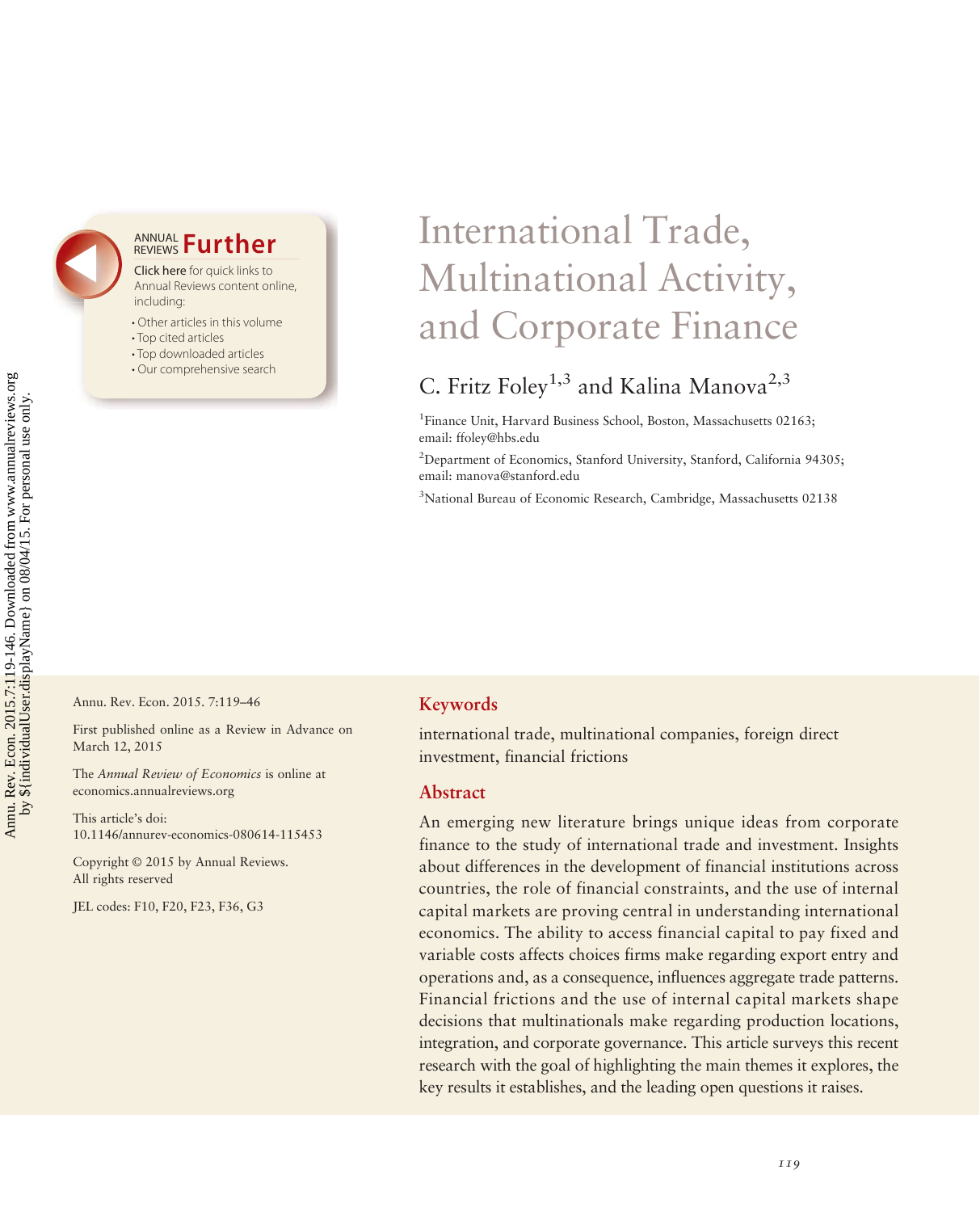#### 1. INTRODUCTION

Until recently, the international economics literature and the corporate finance literature have evolved separately. Research on international trade has focused on the role of economies of scale and cross-country differences in productivity and factor endowments in predicting gains from trade and the pattern of aggregate trade flows according to comparative advantage. Additional insights have emerged from introducing firm heterogeneity in trade participation when there are fixed and variable trade costs. Research on the activities of multinational firms has also emphasized cross-country differences in productivity and factor endowments, as well as trade costs, market size, and economies of scale as the key drivers of the decision to locate production abroad. Moral hazard and intangible assets govern when it is advantageous to offshore production within the boundaries of the firm rather than at arm's length. Much of this work on trade and foreign direct investment (FDI) pays little attention to corporate finance considerations and effectively assumes that firms can access the financial capital necessary to implement their first-best investment choices. This in part reflects the historical challenges of measuring differences in access to capital across countries and offering motivation for such differences.

The corporate finance literature, on the other hand, has studied how firms obtain the funding needed to pursue attractive business opportunities when financial markets are imperfect. Managers are often assumed to know more about investment alternatives than do investors but to not always act in the interest of investors. Information asymmetries and moral hazard make it costly for managers to raise capital from outside the firm and feature prominently in corporate finance research. This research thus provides frameworks for thinking about how and why access to capital might vary across heterogeneous firms, as well as across countries with different institutional environments. Traditionally, however, the finance literature has concentrated on companies that operate in a single country, and only some strands of this work draw attention to cross-country differences that affect firm decisions.

Several patterns in global trade flows and the activities of multinational firms suggest that unique insights from the field of corporate finance are central to understanding international economic activity. Figure 1 illustrates three such patterns. Figure 1a presents estimates of the growth in aggregate exports following equity market liberalizations, drawn from Manova (2008). On average, exports rise approximately 40% when a country becomes more open to equity inflows from foreign investors. It is particularly interesting that this increase is larger for industries in which firms tend to rely more heavily on external sources of funding. This result indicates that the availability of capital is a determinant of export activity.

Figure 1b displays evidence from Antràs & Foley (2015) on the financing terms that a US-based exporter uses for its sales abroad. When the importer is based in a country with weaker contract enforcement, transactions more frequently occur on cash-in-advance terms and less often on open-account terms that allow the importer to pay the exporter after the receipt of goods. This stylized fact demonstrates that there is substantial variation in the kinds of financial arrangements that firms employ to finance trade.

Multinational activity also appears to reflect corporate finance considerations. Figure  $1c$  shows how local firms and affiliates of US multinational companies perform around periods of currency crises. While the growth of local firms' assets falls in the aftermath of such crises, the growth of foreign subsidiaries' assets accelerates. Desai et al. (2008) document that these differential responses reflect the ability of multinational affiliates to access capital provided by their corporate parents.

This article reviews new perspectives on international trade and multinational firms that have been generated by bringing ideas from the corporate finance literature to bear. Section 2 describes work that provided the building blocks for these advances. In the international economics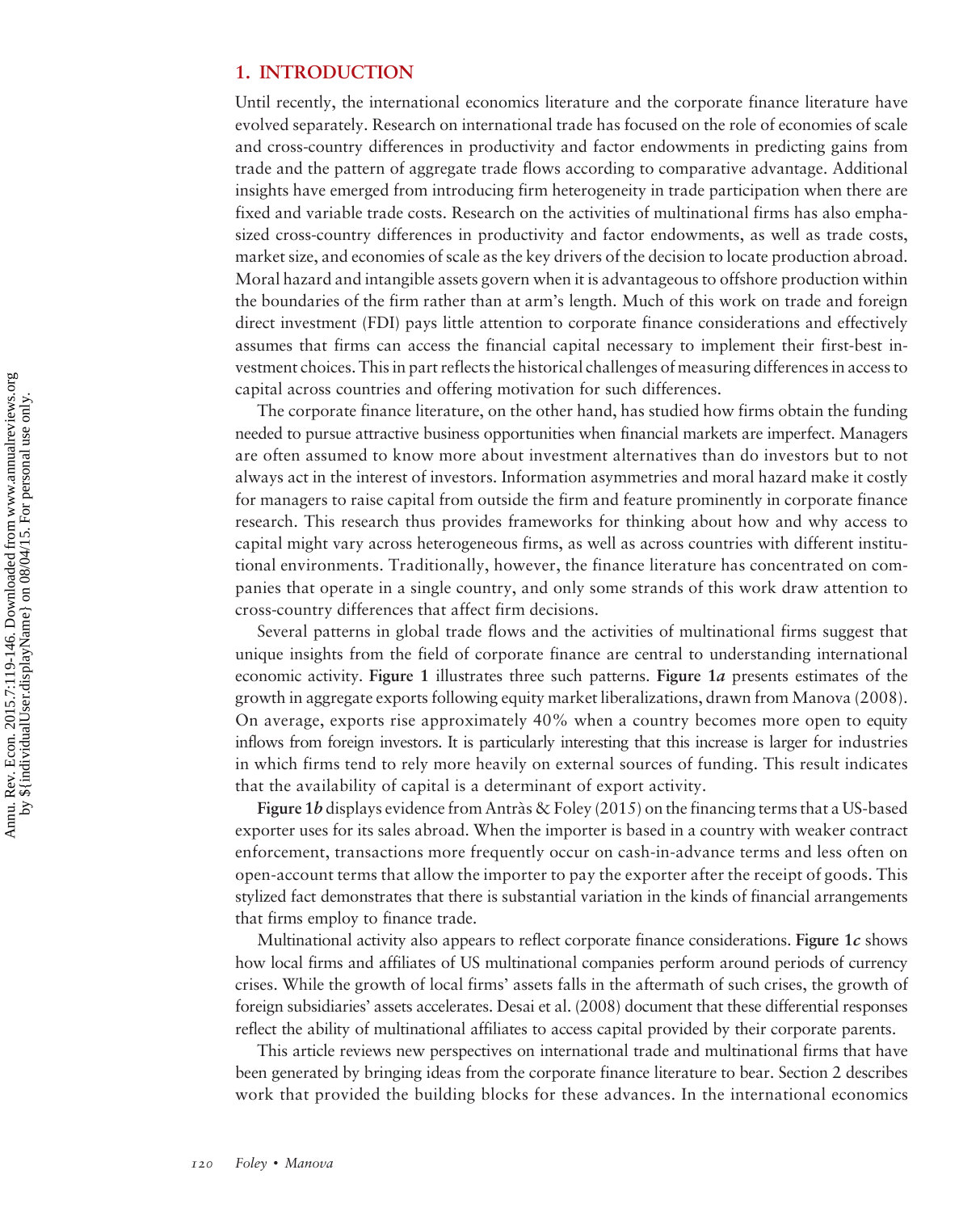

#### **a** Growth in exports in response to equity market liberalization









#### Figure 1

Indications of the effect of corporate finance on international activity. (a) Estimates of the growth in trade in response to equity market liberalizations based on results in Manova (2008). External finance dependence is a measure of the extent to which firms in an industry rely on outside sources of funding. (b) Data from Antràs & Foley (2015) illustrating how the use of two types of financing terms varies with the enforceability of contracts in the importing country. (c) The asset growth of local firms and US multinational affiliates following currency crises. The data in panel c are drawn from Desai et al. (2007).

literature, scholars considered how factor endowments shape trade patterns and firm choices about which activities to conduct in which locations. The introduction of heterogeneous firms that incur costs to engage in trade or foreign investment was also important because these costs must be financed. In the corporate finance literature, analyses that extended the treatment of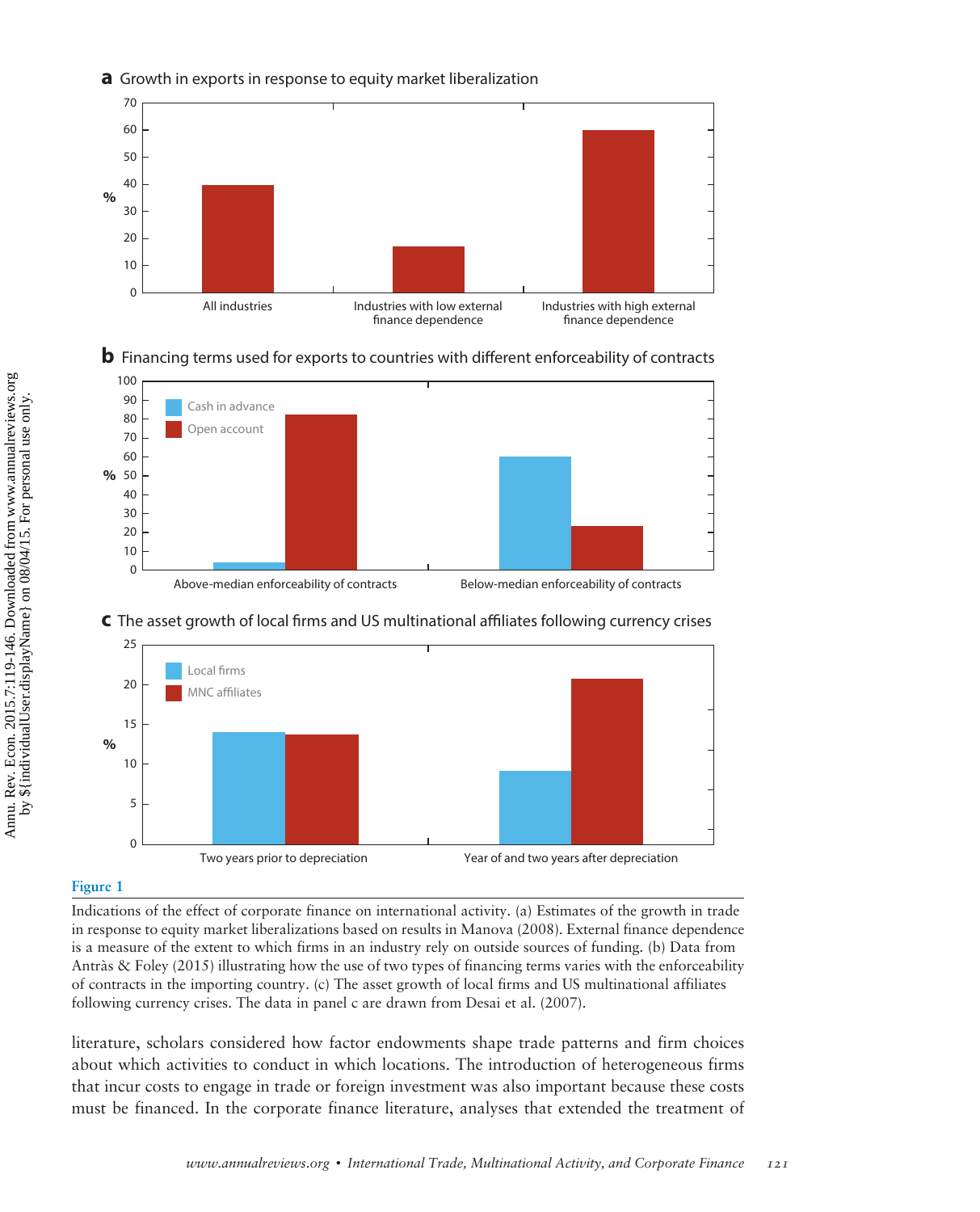capital market imperfections to an international setting played a valuable antecedent role. Studies established the existence of large differences in the availability of capital across countries and showed that financial markets are not perfectly integrated across borders. Research on trade credit, or the financial arrangements between firms in buyer-supplier relationships, facilitated the understanding of financial contracts that exporters and importers use to meet their working capital requirements. Findings about the allocation of capital within firms proved pivotal to the analysis of multinational corporations' financing practices.

Section 3 summarizes the literature that incorporates corporate finance considerations into the study of international trade. It outlines the mechanisms through which financial frictions may impede trade in theory and discusses the empirical evidence of these mechanisms at both the aggregate and firm levels. It evaluates the impact of financial conditions on international commerce relative to overall production, considering both normal economic times and crisis episodes. Lastly, the section examines the types of financial contracts that support international trade.

Section 4 reviews the literature that brings corporate finance considerations into the study of FDI. It emphasizes how multinationals may use internal capital markets to pay for fixed costs, address managerial moral hazard, and exploit differences in access to capital across countries. As a result, financial frictions shape multinational decisions regarding production location, integration, and corporate governance. This section also addresses how financial factors affect the spillovers that multinational companies have on local firms.

Finally, Section 5 concludes and highlights policy-relevant open questions that might provide fruitful avenues for further advances in this research agenda.

#### 2. ANTECEDENTS

#### 2.1. International Trade and Investment

Historically, the international trade and investment literature has taken cross-country differences in capital availability into account, thereby raising the possibility that such differences might affect patterns in trade and multinational activity. However, this literature often makes specific assumptions about what capital is and how its accessibility might vary globally that can be enriched by taking a corporate finance perspective.

International economics frameworks that emphasize endowments of input factors often consider the role of physical capital, as opposed to financial capital. For example, in trade theories that adopt the Heckscher-Ohlin-Vanek notion of comparative advantage, capital endowments are assumed to differ across countries for exogenous reasons. Capital is typically not internationally mobile and may or may not move freely across sectors within an economy. As a consequence, returns to capital can vary across borders. Although analyses in this vein open questions about the potential tradability of physical capital and the role of financial capital, they do deliver the prediction that capital-abundant countries should export relatively more in industries intensive in that input factor.

Similarly, in theoretical models of firms' motives for engaging in foreign investment, capital availability could play a role, but this possibility has traditionally not been examined in detail or through the lens of corporate finance. Consider, for example, research that studies how crosscountry differences induce firms to locate different activities in different places. In a seminal paper, Helpman (1984) develops a two-country, two-sector Heckscher-Ohlin model in which firms decide where to undertake manufacturing. Labor and a general-purpose input are used to produce differentiated goods. Multinational companies arise as a result of the exogenous variation in the two factor endowments across countries that generates different factor costs. Even though the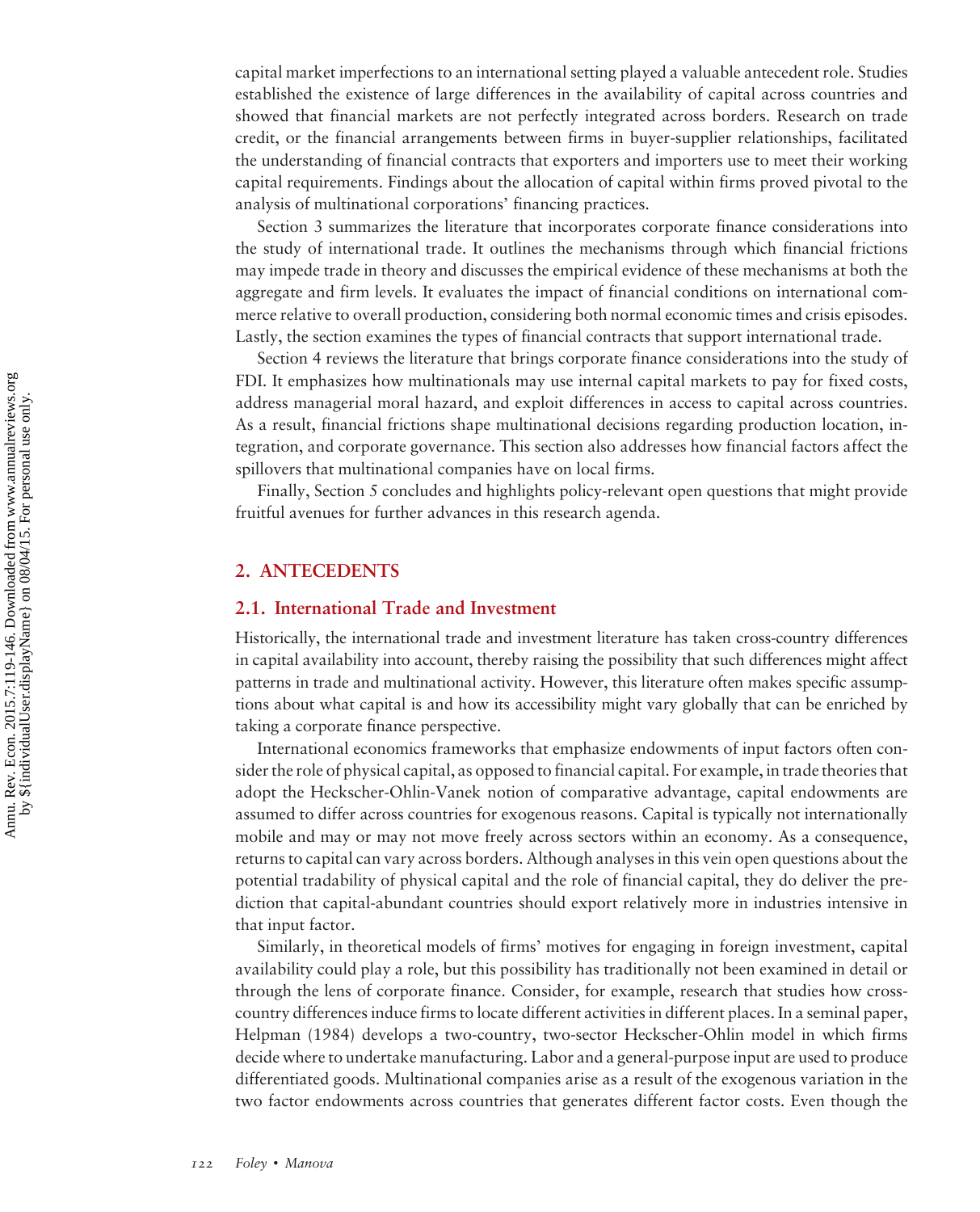second input is not labeled physical capital, it shares some characteristics with physical capital in that it is combined with labor in production, and in that sense access to capital may influence the locational choices of multinationals.

The related empirical literature also frequently employs measures of physical as opposed to financial capital. Studies of international trade patterns generally exploit data on investment expenditures instead of firms' financing practices to proxy for the total capital endowment in a country. Research on multinational activity tends to examine the endowments of input factors other than capital. For instance, Carr et al. (2001), Blonigen et al. (2003), Yeaple (2003), and Hanson et al. (2005) shed light on how multinationals adjust in response to the relative abundance of skilled and unskilled labor.

Recent developments in international economics facilitated the introduction of corporate finance insights by shifting focus to the operations of individual firms and the various costs they incur to participate in the global economy. In particular, such advances highlighted the role of firm heterogeneity and the distinct fixed and variable costs of international trade and investment. This opened up opportunities to bring financial considerations to bear because the firm is typically the unit of analysis in the field of corporate finance, because firms must fund costs in some manner, and because firms have differential access to capital. A body of work, including Melitz (2003), Bernard et al. (2003), and Melitz & Redding (2014), illustrates how the dispersion in productivity and export activity across firms explains microlevel and aggregate trade outcomes, as well as the welfare gains from trade. Redding (2011) and Bernard et al. (2012) review work on these topics. The presence of both fixed and variable trade costs matters as these affect firms' selection into exporting and export scale, respectively, whereas sunk trade costs influence the dynamics of export entry and expansion. Helpman et al. (2004) exemplify a separate line of inquiry that extends these ideas to the study of multinational enterprises. They explore the behavior of heterogeneous firms that choose to serve foreign markets via either exporting or FDI. After paying a fixed cost to develop a new product variety and learn their productivity, companies face separate fixed and variable costs of exporting and of setting up operations abroad.

These strands of the international economics literature were important antecedents to the new agenda on the effects of financial market development on international trade and investment. Traditional frameworks allowed a role for capital but typically considered physical capital that cannot move across borders. As we discuss next, research in corporate finance inspired fruitful departures from this premise that feature internationally mobile physical capital and cross-country variation in the availability of financial capital.

#### 2.2. Corporate Finance

Research that challenged the notion that firms are unconstrained in their ability to raise capital to fund investment and that highlighted the vibrant role of firms' internal capital markets has provided key insights for understanding how access to finance might affect trade and multinational activity. Important progress on this topic came from work in corporate finance that illustrated variation in financial institutions across countries. Myers & Majluf (1984) and Jensen & Meckling (1976) consider how information asymmetries and moral hazard influence managers' ability to obtain funds from investors, and scholars subsequently developed frameworks to explain why firms based in different countries face significantly different access to capital. La Porta et al. (1998) point to the unequal legal protection of investors across jurisdictions. Others, such as Rajan & Zingales (2003), offer alternative explanations based on political and historical factors. Despite the lack of consensus about the precise channels at play, there is considerable agreement in this literature that differences in access to capital exist.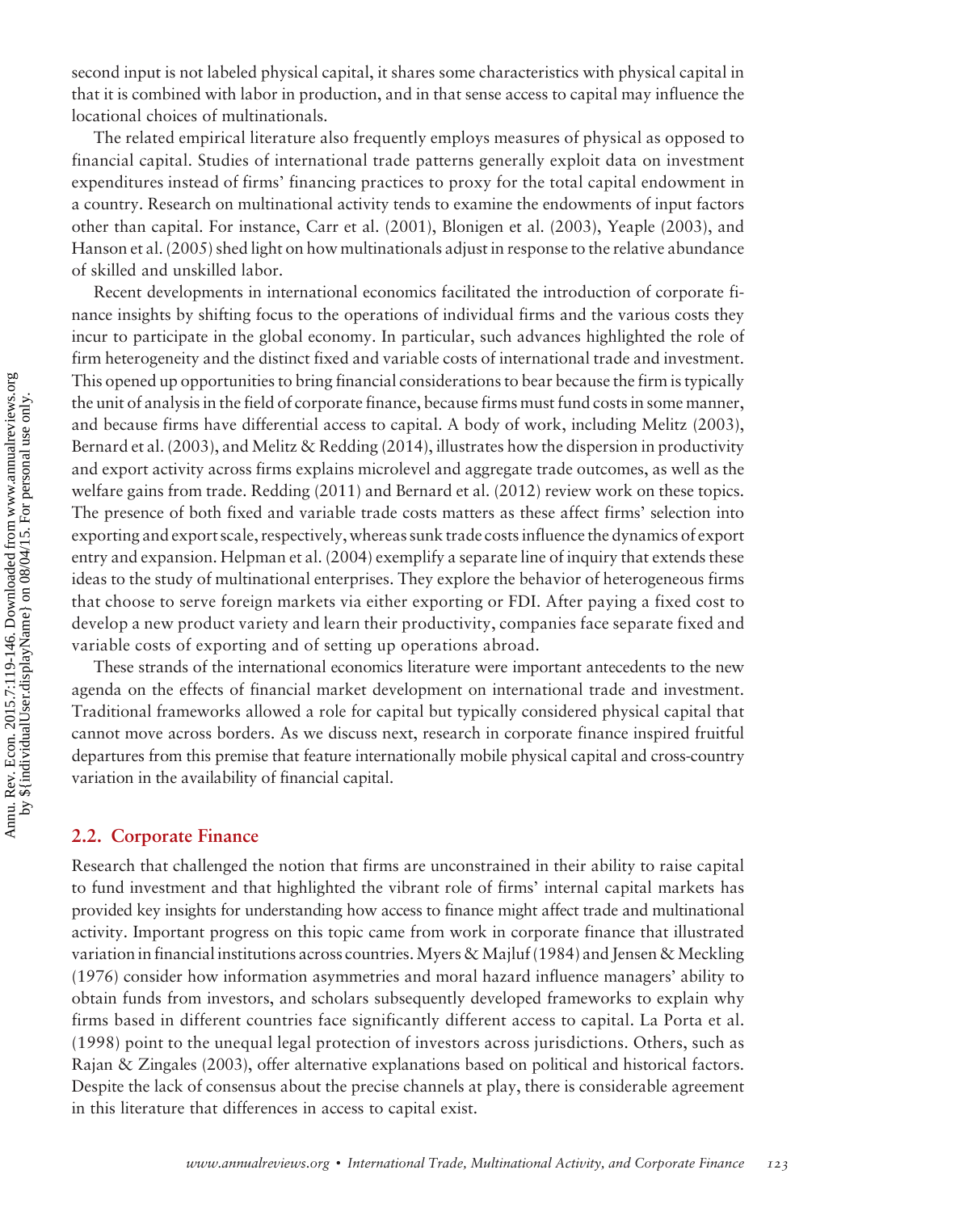One notable contribution of this research is that it generated measures of capital market imperfections and the availability of external finance in a country. Some of these are direct measures, such as indicators of the depth of debt and equity markets collected in Beck et al. (2000). Others capture the underlying institutional characteristics that cause differences in financial development across economies. These include accounting standards, creditor rights (Djankov et al. 2007), and protections against self-dealing (Djankov et al. 2008), among others. As La Porta et al. (2008) observe, many of these institutions are tied to the legal origin of a country, or the alternative legal traditions concerning control over economic life that were established by the nineteenth century and then spread throughout the world.

This line of inquiry gained further traction by showing that cross-country differences materially affect a wide range of firm financial choices and real outcomes. The state of financial institutions has been found to influence the issuance of stock and debt, ownership dispersion, the premium associated with owning shares with voting rights, dividend payout policy, and numerous other dimensions of companies' financial activities. Access to capital also appears to have sizable consequences for firm investment and performance. In countries with well-functioning capital markets, for example, firms are more likely to obtain the funding needed to pursue growth opportunities. Levine (2005) and La Porta et al. (2008) review the rich evidence in this literature for various effects at the country, industry, and firm levels.

One implication of this work is that firms are often constrained by the capital market conditions in the country where they are based. This idea is corroborated in studies of firms' fundraising practices and of asset pricing. Research indicates that companies with operations in only one country typically rely on local external capital providers, even though international debt issuance has been on the rise, as Henderson et al. (2006) demonstrate. Asset prices also signal that capital markets are not perfectly integrated across borders, as documented by Bekaert & Harvey (1995) and Bekaert et al. (2011).

These insights indicate that local financial institutions might impede firms that are considering becoming exporters or investing abroad. Given that physical capital requires large up-front investments of financial capital, the above work in corporate finance can help motivate the common assumption in international economics that the endowment and use of physical capital differ across countries. At the same time, because firms need funding to pay for both fixed and variable costs, of both labor and physical capital inputs, access to financial capital may play a role beyond that of physical capital in standard international economics frameworks.

Research on internal capital markets suggests a caveat to the importance of local financial conditions. In particular, multinational firms might be well positioned to tap into international sources of finance through the use of internal capital markets. Since Meyer & Kuh (1957), evidence of the high sensitivity of investment to internal cash flows has drawn attention to the idea that there is a gap between the costs of internal and external funds. Other work has directly examined whether shocks to the availability of capital inside the firm impact firm outcomes. For example, Blanchard et al. (1994) find that companies that receive a cash windfall tend to keep it inside the firm, using it to fund new investment and support failing business activity. Lamont (1997) shows that the oil price decrease of 1986 had large effects on the investments of nonoil subsidiaries of oil companies. This strand of literature raises the possibility that while enterprises based in a single location are likely to be constrained by their domestic capital market conditions, corporations with affiliates in multiple countries might be able to use internal capital markets opportunistically.

Prior research also sheds light on the different kinds of external capital available to firms. Specifically, it explores the relative use of debt and equity financing and examines different varieties of these two broad types of financial contracts. Studies of trade and multinational activity that introduce corporate finance considerations usually do not distinguish among these financing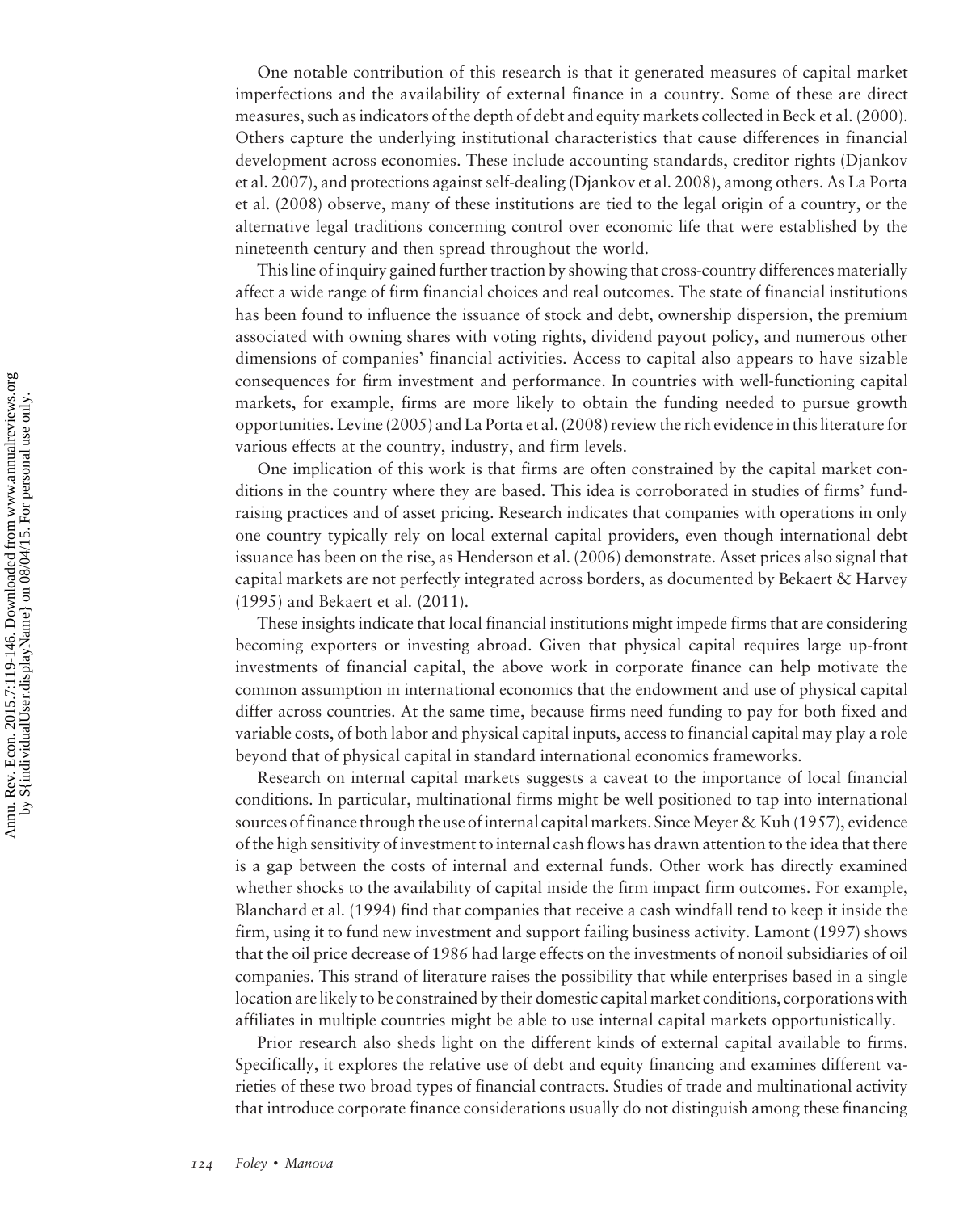options. For example, analyses of the impact of firms' need to fund export costs generally consider the overall availability of capital without demarcating the forms that capital might take. One exception is that capital providers—and scholars—have recognized a set of financial practices used to meet working capital needs associated with international trade. These financial arrangements are often referred to as trade finance. In some respects, trade finance resembles domestic trade credit extended between buyers and suppliers.

Finally, empirical contributions in corporate finance have developed identification methods that prove valuable in assessing how access to capital affects international trade and investment. A fruitful approach to establishing causality has been a difference-in-differences technique that combines the cross-country variation in financial development with the exogenous cross-sector variation in financial vulnerability, or the extent to which firms must rely on costly sources of external finance. Although the level effect of financial development on various economic outcomes, including trade and multinational activity, might be biased in simple-minded specifications, its differential impact across sectors would not be, because the influence of reverse causality and omitted variables should not vary systematically with sectors' financial characteristics. This approach permits the inclusion of various fixed effects, such that interaction coefficients of interest are identified purely from the variation across industries within countries and not polluted by any observed or unobserved country conditions unrelated to finance.

The two most common measures of sectors' financial vulnerability are external finance dependence, which was developed in Rajan & Zingales (1998), and asset tangibility, which has been used in many papers, including Claessens & Laeven  $(2003)$ .<sup>1</sup> They are defined, respectively, as the share of capital expenditures not financed with internal cash flows from operations and the share of plant, property, and equipment in the total book value of assets. These indicators proxy firms' need for outside capital and ability to raise funds by pledging collateral. They are meant to capture intrinsic, technological features of the manufacturing process in a sector that are exogenous to individual producers. The variables are constructed from US data such that they are not endogenous to countries' levels of financial development. As the United States boasts one of the most advanced financial systems, the measures arguably approximate companies' optimal financing and asset structure in a financially unconstrained environment, or at least the systematic cross-sector variation in these firm choices.

#### 3. INTERNATIONAL TRADE AND CORPORATE FINANCE

The field of international trade traditionally abstracts away from firms' financing decisions and assumes that companies are able to operate at their first-best optimum. However, conducting international trade requires routine access to external capital. Whether domestic producers or exporters, most firms incur large up-front costs that cannot be funded out of retained earnings or internal cash flows from operations. These outlays may be fixed costs, such as investments in research and development, market research, advertising, or capital equipment, or variable costs associated with input purchases, advance salary payments, or land and equipment rental fees. Firms engaged in international trade are likely to face more stringent capital constraints than other firms for three main reasons. First, entering foreign markets involves additional up-front expenses. Fixed trade costs include gauging market profitability; investing in market-specific capacity, product customization, and regulatory compliance; and setting up and maintaining foreign

<sup>&</sup>lt;sup>1</sup>Later sections discuss other measures, including the inventory-to-sales ratio (for short-run working capital needs) and buyer-supplier trade credit intensity (an alternative to external finance).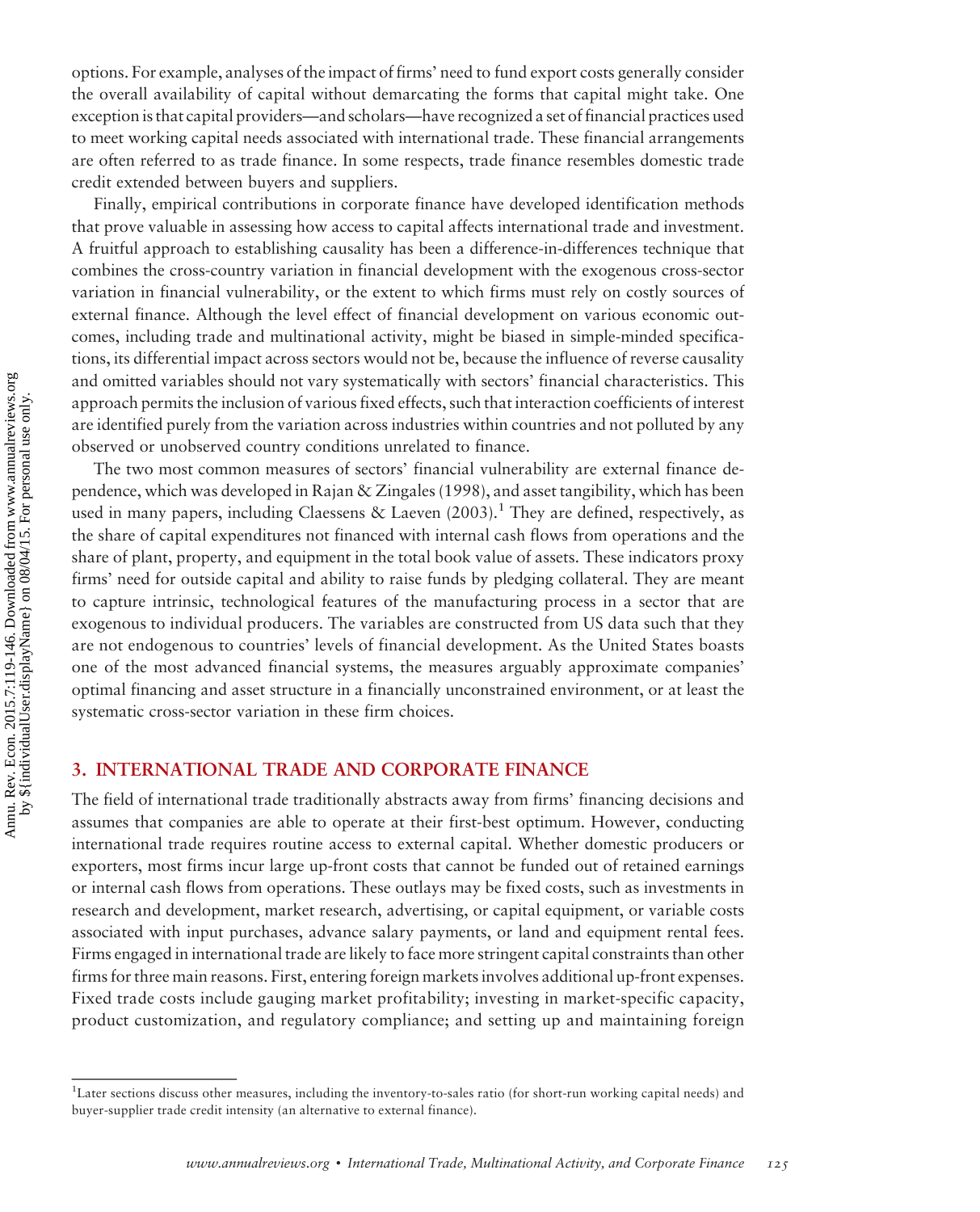distribution networks. Variable trade costs comprise transportation costs, duties, and freight insurance. Second, cross-border shipping and delivery typically take 60 days longer than domestic orders, further aggravating exporters' working capital needs relative to those of domestic manufacturers. Finally, transnational operations often entail increased risks. Currency fluctuations can change the domestic value of expected cash flows, and if a contractual breach occurs, it may be difficult to resolve given differences in laws and practices across jurisdictions.

Section 3.1 describes some of the theoretical literature on how access to capital affects trade patterns. This work generates empirical predictions for country- and firm-level outcomes during stable times and crisis periods, and Section 3.2 reviews the evidence for those predictions. Section 3.3 discusses recent research on the practices that firms employ to meet short-term working capital needs associated with trade.

#### 3.1. Key Mechanisms

Frictions that inhibit access to financial capital can affect aggregate trade flows through three key channels: firm entry into domestic production, domestic producers' entry into exporting, and exporters' trade performance. Moreover, tight credit conditions can disrupt trade activity differentially across sectors, depending on their financial vulnerability.

The precise mechanisms generating these distortions hinge on the nature of the underlying financial friction. There might be asymmetric information between lenders and borrowers that leads to adverse selection or moral hazard owing to endogenous default. Alternatively, there might be no information asymmetry but imperfect contract enforcement because of weak institutions. Regardless, firms would face inflated interest rates or be credit rationed. Although these different mechanisms have distinguishing features, they often share the same implications for observable trade outcomes of interest. Theoretical studies in the literature thus typically adopt whichever microfoundations guarantee tractability.

Kletzer & Bardhan (1987) were the first to show that in the presence of financial frictions, better access to capital becomes a source of comparative advantage. They consider a two-country world with two sectors, only one of which requires external finance. Legal frameworks vary across countries and affect the payoffs to firms' lenders and equity holders in case of bankruptcy. With moral hazard and endogenous default, producers are relatively more credit rationed in the country with weaker creditor rights' protection, and this country therefore specializes in the financially less dependent industry.

This comparative advantage result has proven very powerful and robust to alternative modeling assumptions about the nature of financial frictions, firm production, and competition. For example,Matsuyama (2005) derives consistent predictions in a Ricardian model with a continuum of sectors, in which firms can credibly pledge only a fraction of their revenues to pay workers. This fraction depends on countries' contract enforcement level and sectors' agency problems. The country with stronger institutions thus specializes in sectors with worse agency problems. Beck (2002) analyzes a richer model of the loan market with financial intermediaries. Because of asymmetric information and search costs, entrepreneurs can use only part of savers' capital in production. Financially developed economies have lower search costs, which gives firms access to cheaper and more abundant external finance. In a world with one homogeneous product and a differentiated-good sector with fixed costs, countries are not perfectly specialized, but financially advanced nations have a competitive edge in the sector with economies of scale.

These frameworks illustrate that in the absence of trade costs and firm heterogeneity, financial frictions are operative only because they affect general production, such that either all or no producers in a sector export. The other channels, however, are important as they determine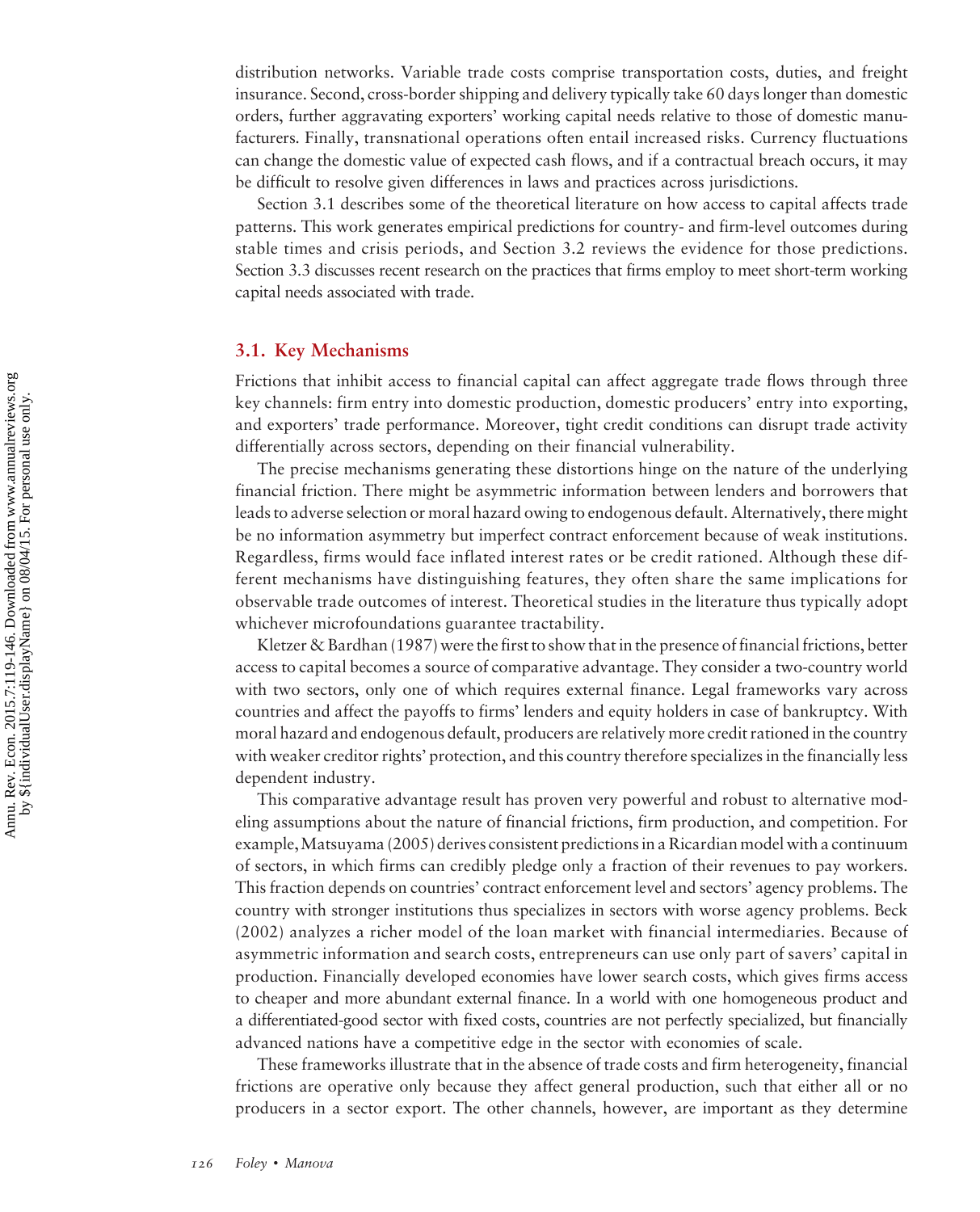whether international commerce is more sensitive to financial shocks than is domestic activity. These issues are particularly relevant to developing countries that rely on trade for economic growth but suffer from weak financial institutions. They are also pertinent given the recent movement in trade theory toward microfounded models that place more emphasis on the firm to better understand the determinants and consequences of global trade.

Manova (2013) establishes that the interaction of financial frictions with firm heterogeneity disrupts aggregate trade by precluding potentially profitable firms from exporting and restricting exporters' sales abroad. She introduces credit constraints in a multicountry, multisector model following Melitz (2003), in which firms receive exogenous productivity draws, incur fixed and variable production costs, and face fixed and variable trade costs. Exporters'sector of activity pins down how much external finance they need and how much tangible assets they can collateralize to raise capital. Although there is no informational asymmetry in credit markets, the quality of countries' financial institutions governs the probability that loan contracts are enforced. As more productive suppliers earn higher revenues, they can offer lenders greater returns and secure more funding. If firms require outside finance only for fixed trade costs, credit rationing increases the productivity cutoff for exporting above the first best. If exporters need external capital for their variable expenses as well, credit constraints also force firms to reduce their foreign sales below the first best. Financial development mitigates these distortions, and its effect is bigger in financially more vulnerable sectors. Financially advanced countries thus have higher exports in industries that are financially more vulnerable because more firms are able to become exporters and because exporters realize higher trade flows. When companies incur destination-product-specific trade costs, tight credit conditions also restrict their number of export destinations, product scope in each destination, and sales by destination product. This corresponds to distortions along the extensive and intensive margins within exporters.

Manova (2013) focuses on the need to fund additional costs of engaging in trade but does not consider the impact of longer lags between production and sales revenues. Feenstra et al. (2014) incorporate both these factors in a Melitz framework. They model banks that do not observe firms' productivity and cannot verify whether loans are used toward domestic production or exporting. Firms truthfully reveal their type by choosing from a schedule of loan contracts that banks offer. Because international shipments take longer than domestic transactions, exporters face tighter credit constraints than do domestic firms; a given exporter, however, experiences the same constraint in serving both markets.

The heterogeneous-firm models above typically feature a perfect correlation of companies' productivity with access to capital and export performance. Chaney (2013) shows that this positive correlation may become imperfect by examining an extreme case of exogenous credit misallocation in which firms draw both productivity levels and liquidity endowments in a Melitz setting. Domestic activities are not subject to credit constraints, but fixed trade costs are incurred up front and must be financed with profits from domestic sales and the exogenous liquidity. Because more efficient firms have higher revenues at home, they require a lower liquidity draw to export. Very productive firms therefore always trade, but some mid-productivity potential exporters cannot because of a low liquidity draw, and some low-productivity would-be domestic firms export because of a high liquidity shock.

#### 3.2. Empirical Evidence

Empirical and theoretical research on trade and finance has evolved in symbiotic tandem, with the latter informing econometric analysis and the former inspiring further theoretical work. The quickly expanding empirical literature has faced two main challenges. First, analyzing the impact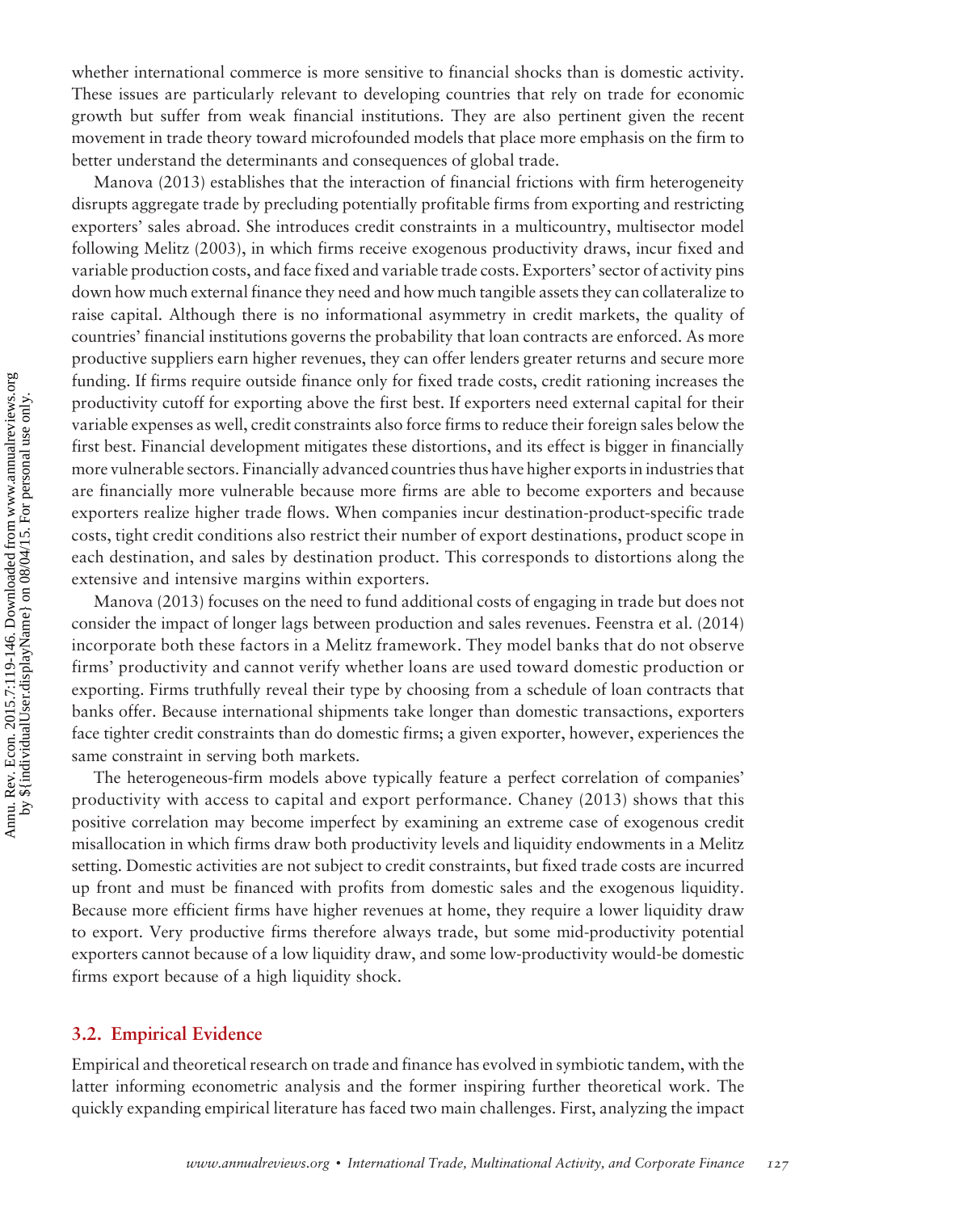of financial market imperfections on international commerce requires data on financial frictions that have only recently become available or remain unobservable. Second, establishing causality demands careful identification strategies that can address various endogeneity concerns. These problems generally present a greater obstacle to understanding microlevel mechanisms than to assessing the resultant effects on firm and aggregate export outcomes. The literature has made tremendous progress in overcoming both challenges and has opened the door to future empirical work. Although there might be outstanding questions about any one individual study, the cumulative evidence convincingly establishes the significance of well-functioning financial markets for global trade.

3.2.1. Country-level evidence. One strand of the empirical literature documents that a country's financial development importantly shapes its trade activity. A common proxy for the degree of financial development is the amount of external capital available to producers. Access to debt financing is frequently measured with private credit, the total credit extended to the private sector by banks and other financial intermediaries as a share of GDP. Access to large and active equity markets can be quantified with the total value of listed shares as a percent of GDP and the fraction of this value that is traded, respectively. Another indicator is the ratio of liquid liabilities of the financial system to GDP, which comprises currency plus demand and interest-bearing liabilities of all financial intermediaries. These outcome-based measures implicitly reflect the ability of the underlying institutional framework to support financial contracts. They have the advantage of being systematically collected for a large set of countries on an annual basis but the disadvantage of capturing not only the exogenous supply of external capital but also firms' endogenous demand for external capital. An alternative is to use measures of the regulatory and legal framework pertinent to financial markets, but many of these exhibit little or no variation over observed time periods. Examples include contract enforcement, expropriation risk, accounting standards, creditor rights' protection, and minority shareholders' rights. Through the lens of theory, measures of institutional quality correspond to parameters governing financial frictions; these parameters in turn correlate with firms' predicted use of outside finance, which justifies outcome-based proxies.

In the cross section, financially advanced economies do export more, controlling for GDP and GDP per capita, as indicated by Beck (2002). With outcome-based measures of financial development, however, this relationship could reflect reverse causality: Higher export demand could translate into higher observed levels of private credit if firms use external finance but are unconstrained, a point raised by Braun & Raddatz (2008) and Do & Levchenko (2007). Although this concern applies less to primitive proxies of institutional quality, omitted variable bias remains a possibility because of the strong correlations among financial development, general economic development, and broader institutional development.<sup>2</sup>

To address these concerns, papers follow the corporate finance literature and exploit the differences in reliance on costly external finance across sectors.<sup>3</sup> This identification strategy also dovetails with the comparative advantage predictions of the theoretical models discussed above. Beck (2003) shows that financially more developed countries indeed export relatively more in financially more vulnerable industries in a cross section of 56 countries and 36 industries. He regresses countries' exports by sector on country fixed effects, sector fixed effects, and the

<sup>2</sup> Although instrumenting financial development with legal origins produces consistent results, this instrument may not satisfy the exclusion restriction.

<sup>&</sup>lt;sup>3</sup>In related work, Becker et al. (2013) show that financial development increases exports relatively more when trade costs are high as measured, for example, by bilateral distance.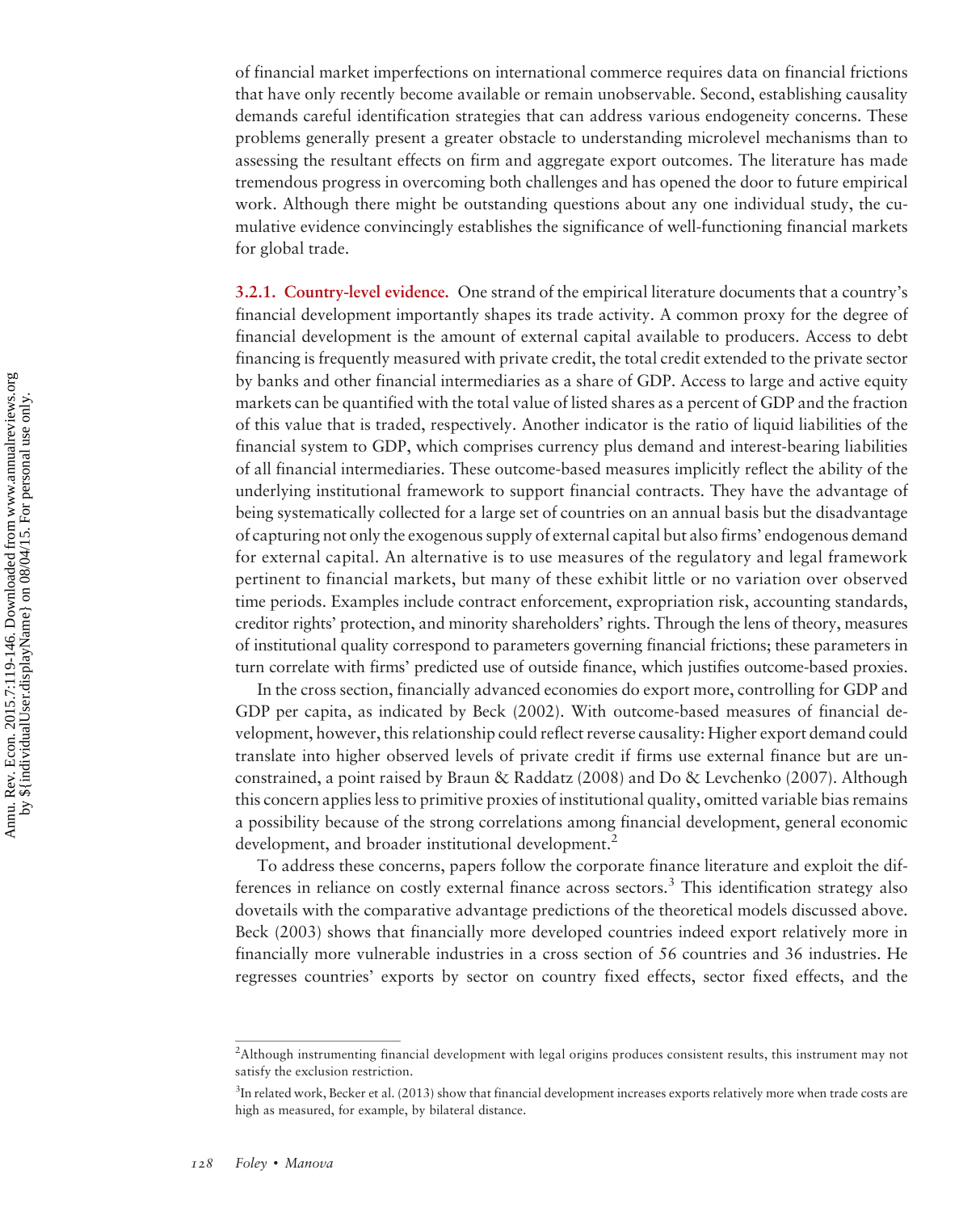interaction of countries' financial development with sectors' external finance dependence. Hur et al. (2006) extend this analysis to add interactions with sectors' asset tangibility, more measures of financial development, and controls for traditional sources of comparative advantage. These and multiple other studies, such as Svaleryd & Vlachos (2005), consistently find that financially advanced nations have higher exports in sectors that require more outside capital and in sectors with fewer tangible assets.

Financial reforms constitute a potentially important policy tool for improving trade performance and provide an identification alternative to cross-sectional analysis. Manova (2008) examines the impact of opening stock markets to foreign capital providers in a panel of 91 economies over the period 1980–1997. Because the timing of liberalizations depends on complex political processes, it generates exogenous shocks to the cost and availability of capital. Removing equity market controls increases exports disproportionately more in sectors that require more outside finance or employ fewer collateralizable assets. This result holds in panel regressions with country, sector, and year fixed effects, as well as in event studies that account for country-sector conditions at the time of reform. The effects of liberalizations are not driven by simultaneous trade reforms, but they are stronger when trade costs are high owing to restrictive trade policies.

Manova (2013) analyzes the mechanisms through which financial market imperfections disrupt aggregate trade. She regresses bilateral exports by sector on the interaction of financial development in the exporting country with sectors' external finance dependence and asset tangibility, in a panel of 107 countries and 27 sectors in 1985–1995. This allows the inclusion of not only exporter, sector, and year fixed effects that reflect non-finance-related supply conditions, but also bilateral trade costs and importer fixed effects that capture demand. The role of financial development is identified separately from that of overall economic and institutional development through interactions of the exporter's GDP per capita, corruption, and rule of law with sectors' financial vulnerability.

Manova (2013) decomposes the trade effect of weak financial markets into distortions to firm entry into production, producers' selection into exporting, and average firm-level exports. She finds that 75–80% of the impact of credit constraints on trade is above and beyond that on aggregate production. One-third of the trade-specific distortion reflects limited export entry, whereas two-thirds are due to depressed firm-level exports. These results are corroborated by evidence that financially advanced economies serve more destination markets and export more products, especially in financially more vulnerable sectors.<sup>4</sup>

3.2.2. Firm-level evidence. A related line of research examines the consequences of tight credit conditions for export activity at the firm level. The key objective of this literature is to elucidate underlying mechanisms by exploiting the tremendous variation in trade participation and access to external finance across firms, even in the same country and sector. Measuring companies' financial health, however, presents two challenges. First, observed financing practices are endogenous to trade activity. An enterprise might report little use of outside capital and poor export performance either because it is too credit constrained to expand foreign sales or because it is unconstrained but faces low export demand. Second, the relationship among firms' productivity, size, and financial health is complex. In models with credit underprovision, such as the one in Manova (2013), size and access to capital are exactly pinned down by productivity. This is not

<sup>4</sup> Chan & Manova (2013) show that financially more developed countries go further down the pecking order of export destinations in financially more vulnerable sectors, with market size and trade costs determining destinations' market potential and position in the pecking order.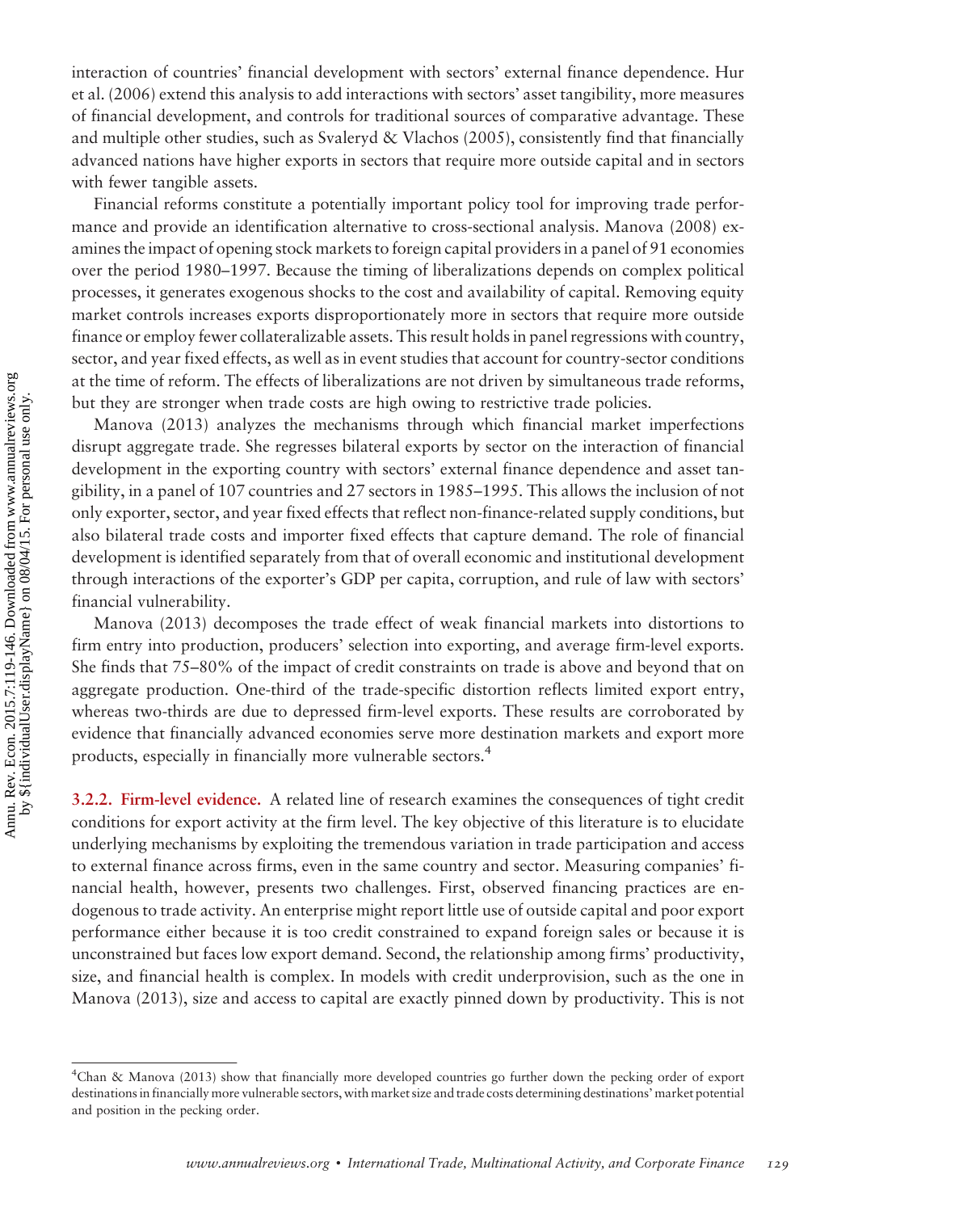the case in models with credit misallocation, such as the one in Chaney (2013). In practice, these firm characteristics are positively but not perfectly correlated. Productivity may thus improve export performance both directly through channels suggested by Melitz (2003) and indirectly via superior access to financing. Separately, smaller companies are known to be more liquidity constrained, even conditional on productivity. Controlling for firm size and productivity when regressing export performance on financial health might therefore underestimate the true impact of credit constraints, whereas omitting these controls might introduce upward bias.

Scholars have taken different approaches to address these challenges and have reached broadly consistent results, indicating that frictions inhibiting a firm's access to capital constrain exports. One approach is to examine the relationship between observed measures of companies' financial health and export activity and check if it is consistent with the presence of financial frictions. This methodology delivers often descriptive and sometimes causal evidence, both of which are valuable as necessary and sufficient conditions.

Berman & Héricourt (2010) adopt two standard indicators of financial health from the finance literature to study 5,000 firms in nine developing economies: liquidity and leverage, calculated as the ratios of cash flows and of total debt to total assets, respectively. Firms are considered less credit constrained if they have more liquid assets that can be quickly deployed and fewer outstanding debt obligations, relative to pledgeable collateral, that hinder raising additional funds. Lagged financial health is strongly positively correlated with export entry and more weakly with export revenues, controlling for firm size and productivity. This pattern is more pronounced in sectors with high external finance dependence. Yet conditional on export status, lagged financial health is not significantly associated with export survival or the share of exports in total sales.

In panel data for 9,292 UK firms in 1993–2003, Greenaway et al. (2007) also observe that exporters have higher liquidity and lower leverage than do nonexporters, controlling for firm size and productivity. However, ex ante financial health is uncorrelated with export entry, and export starters display worse financial ratios, possibly reflecting entry costs just incurred.

Muûls (2008) reaches similar conclusions using the credit ratings of 9,000 Belgian firms in 1999–2005. These ratings are constructed by a large credit insurance company based on firms' liquidity, leverage, size, and profitability, but not export performance. Conditional on firm size and productivity, a firm's credit score positively correlates with export status, total exports, number of export destinations, number of export products, and exports per destination. Within a firm over time, the lagged score does not predict first-time export entry but is associated with expansion into more foreign markets among exporters.

While consistent with exporters facing credit constraints, these studies demonstrate the difficulty in interpreting endogenous measures of financing practices. Especially in financially advanced countries, such measures may signal companies' demand for capital rather than limited access to capital. Because financial frictions distort firm activity by generating credit rationing or inflated interest rates, however, direct information on the latter can potentially circumvent endogeneity concerns.

Minetti  $\&$  Zhu (2011) apply this logic in their analysis of 4,680 Italian firms in 2000. Companies are deemed weakly credit rationed if they would have liked to borrow more at the market interest rate but did not try to and strongly credit rationed if they demanded more credit than they obtained. As unobserved firm characteristics might determine both access to capital and export success, credit rationing is instrumented with the supply of banking services in a province. Controlling for industry fixed effects and various company attributes, including productivity, credit-rationed firms are 39% less likely to export, and exporters sell 38% less abroad. These effects are stronger in sectors with exogenously high levels of external finance dependence. Although credit rationing depresses domestic sales as well, its impact on trade is significantly greater.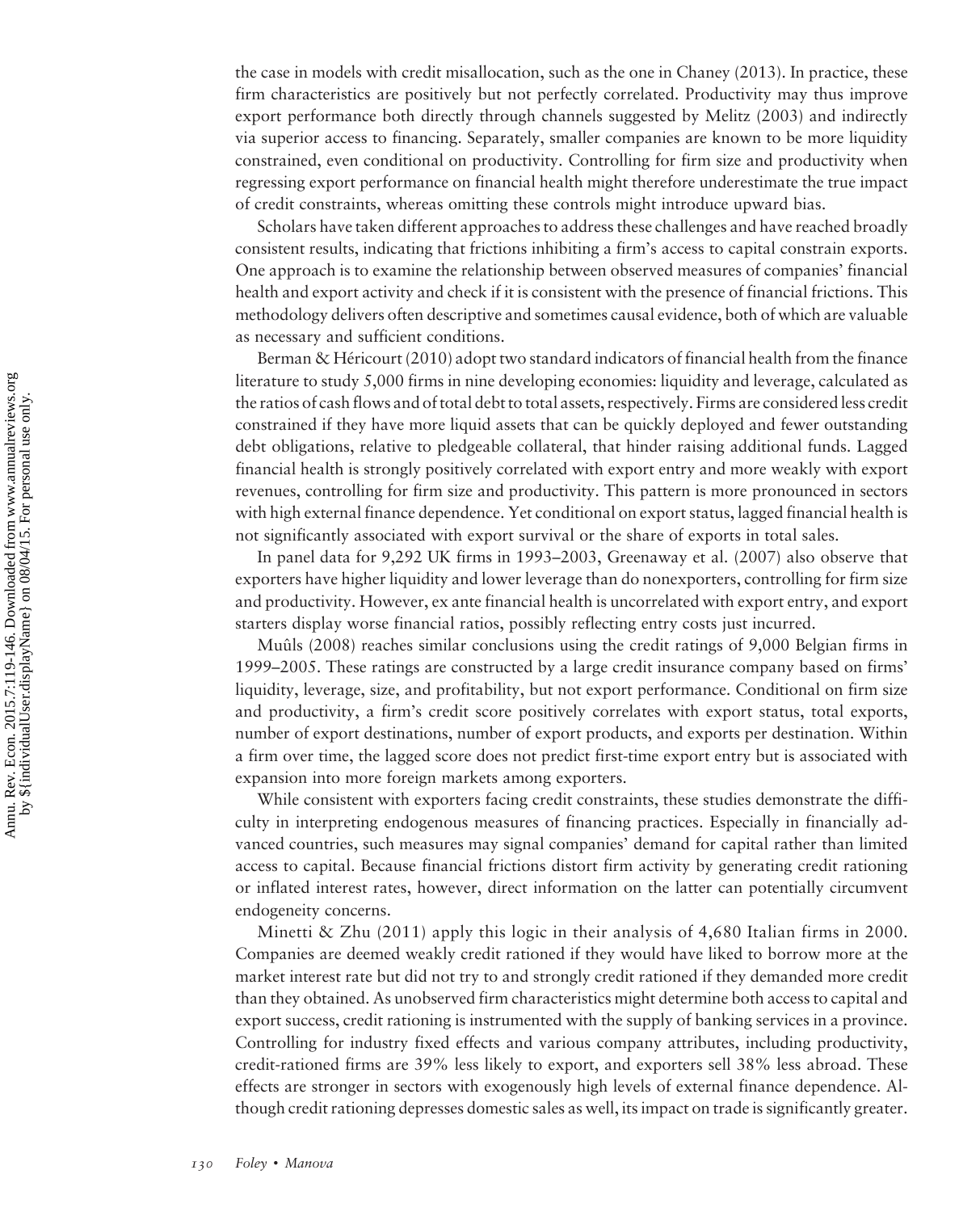Feenstra et al. (2014) provide complementary evidence using data on the interest payments of 160,000 Chinese companies in 2000–2008. Guided by a microfounded model of credit market imperfections, they regress firms' total revenues on firms' total interest payments and their interaction with the share of revenues from exporting and with this export share squared. Motivated by their theoretical results, they instrument interest payments with a model-based estimate of firms' anticipated productivity and producers' export share with its predicted value from a two-step Heckman procedure that accounts for selection into exporting. Findings indicate that credit constraints indeed become more stringent as firms' export share grows, especially when shipping times are longer and working capital needs are therefore more acute.

Manova  $\&$  Yu (2012) show that financial frictions not only affect whether and how much firms export, but such frictions also restrict exporters to less profitable trade activities.<sup>5</sup> They exploit 2000–2006 data for China, where manufacturers choose between ordinary trade (OT) and processing imported inputs for re-export to foreign buyers; the Chinese firm pays for these imported inputs under processing with imports (PI) but not under pure assembly (PA). Although value-added and profitability rise from PA to PI to OT, so do liquidity requirements. Financially less healthy companies thus perform more PA than PI than OT in the cross section, in the panel, and in response to trade reforms. Individual exporters conduct more PA than PI than OT in financially more vulnerable sectors with higher external finance dependence, inventory-to-sales ratios, and asset intangibility. These patterns are more pronounced in financially less developed Chinese provinces where firms face greater difficulties in raising capital. Conversely, the patterns are stronger for exports to financially more developed destinations, where foreign buyers can more easily obtain the funding needed to pursue processing trade with Chinese firms.

3.2.3. Financial crises. International trade during financial crises has been the focus of a third line of inquiry. Given that crises involve shocks to the cost or availability of external capital, studying their unfolding facilitates the identification of causal effects. From a policy perspective, it is important to assess how crises impact trade because of its contribution to growth in developing countries and pressures for timely intervention. For example, the 2008–2009 global crisis led to an unprecedented collapse in world commerce far exceeding the decline in GDP, and many governments acted aggressively in response.<sup>6</sup> Although credit tightening during crisis episodes is detrimental to trade, concurrent demand shocks, adjustments in inventories and global supply chains, and other crisis features are also important. Research thus faces the challenge of establishing effects related to access to capital.

In principle, crises may or may not affect cross-border trade more than total output. Isolated financial shocks in one country might equally disrupt its general production and exports. Trade might suffer more if the informational asymmetry between banks and firms worsens, given exporters' high liquidity and insurance needs. Alternatively, trade might fall less if foreign transactions become relatively less risky because domestic buyers are more likely to default than importers abroad. Global crises or financial turmoil in a destination country is more likely to disproportionately damage international commerce because foreign and domestic buyers face deleterious conditions. Separately, the manner in which aggregate trade adjusts along different

<sup>5</sup> In related work, Chan (2014) studies how financial frictions affect firms' decision to export directly or through trade intermediaries, whereas Lee (2014) examines how membership in a business group relaxes firms' financial constraints and enhances their export performance.

<sup>6</sup> Readers are referred to Auboin (2009) for an analysis of the motives for intervention by the G20.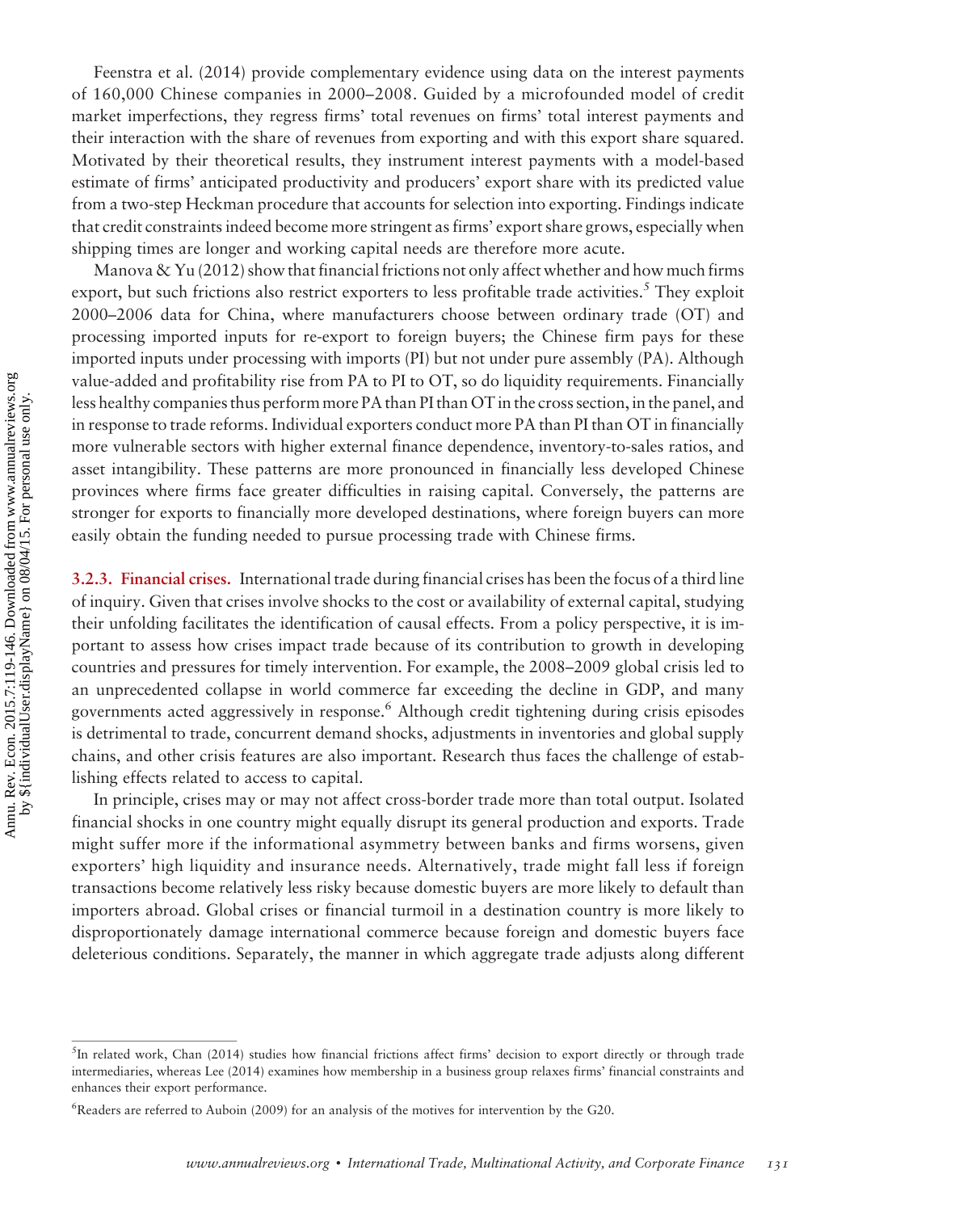margins may depend on the anticipated duration and severity of the crisis because of sunk export costs.

Iacovone & Zavacka (2009) document that local crises have lasting trade consequences in the medium run, especially when the underlying financial system is weak. In the three years after a banking crisis, a country's exports grow more slowly in sectors that depend more heavily on external finance and sectors that make use of more intangible assets. However, this trend is mitigated in financially developed countries. Although recessions also hurt trade more in industries that are more reliant on costly external finance, banking crises exert an effect separate from general economic distress. These patterns emerge in panel data for 81 industries and 21 economies in 1980–2000.

Focusing on the 2008–2009 global crisis, Chor & Manova (2012) show that acute short-run credit tightening also disrupts trade flows, even when broader financial institutions remain unchanged. Moreover, international commerce becomes more sensitive to financial conditions during the crisis—both relative to normal times and compared to overall output. They study monthly US imports from 31 countries in 21 industries between November 2006 and October 2009 and capture monthly movements in the cost of capital with the interest rate at which banks borrow from one another to adjust liquidity positions. Countries with higher interbank rates not only export less on average, but also export systematically less in sectors with high dependence on outside finance, few collateralizable assets, and little buyer-supplier trade credit. The crisis magnified these patterns, controlling for an overall production index and subsuming demand and supply shocks with country-month, sector-month, and country-sector fixed effects.

The decline in aggregate trade during financial crises is accompanied by sizable differences in performance across firms with varying access to capital. Bricongne et al. (2012) find that the 2008–2009 crisis affected French exporters more if they had recently defaulted on credit payments and thus plausibly had restricted borrowing capacity. In monthly data for 105,000 manufacturers, payment incidents are followed by lower export growth by destination sector. The crisis amplified this link, especially in financially vulnerable sectors. Using balance-sheet measures of financial health, Behrens et al. (2013) find similar results for Belgian firms' exports by destination sector, whereas Görg & Spaliara (2014) show that UK firms' export entry was also affected.

Paravisini et al. (2015) decompose the impact of the 2008–2009 global crisis on the intensive and extensive margins of Peruvian exporters. The crisis triggered a large reversal in foreign capital flows, which differentially hurt banks' lending capacity depending on their precrisis ratio of foreign funding to assets. The share of firms' credit from banks with foreign exposure above the median provides an instrument for their reported credit. Within destination-product markets, surviving exporters lowered sales more if they experienced bigger liquidity shocks, but export entry and exit were unaffected at the destination-product level. Exporters might have completely dropped certain products or markets, however, or stopped exporting altogether.

Berman et al. (2013) show that banking crises in the destination country also disrupt international commerce along the intensive and extensive margins. Aggregate bilateral exports decrease in gravity regressions for 185 exporting and 69 importing nations during 1950–2009 with standard controls, origin-destination and year fixed effects. French data for the 1995–2005 period indicate that individual firms reduce exports and even exit markets undergoing financial turmoil, conditioning on firm-destination and year dummies. The impact of destination-country crises exceeds that of origin-country crises. Moreover, credit crunches cause more damage at longer shipping times, consistent with trade being more sensitive to financial shocks when liquidity needs and importer default risk are bigger.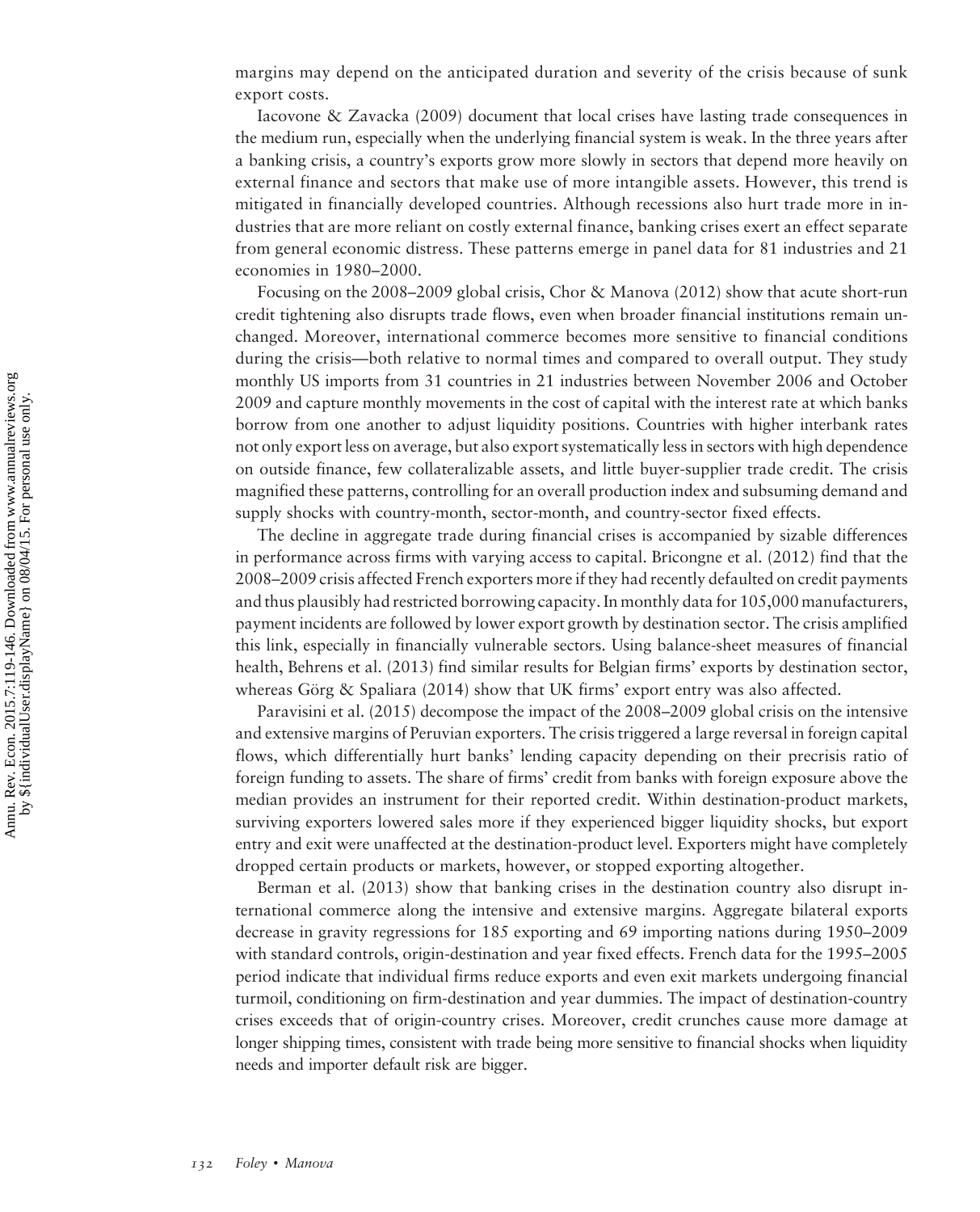#### 3.3. International Trade Finance

Recent research at the intersection of trade and corporate finance has also shed light on common practices used to finance the short-term working capital necessary for international commerce. Various financing arrangements and payment terms have been developed specifically for issues that arise in this context. In each transaction, managers must determine how trade partners share liquidity needs and risk exposure associated with the working capital requirements of trade. A set of standard contracts exists, which is often referred to as international trade finance.<sup>7</sup> Under cashin-advance terms, importers fund the working capital needs by paying exporters before goods are shipped. Under open-account terms, exporters fund the working capital needs and allow importers to pay at a prespecified time after the goods have arrived at their destination. Other financing agreements make use of some form of bank intermediation, such as a letter of credit. In typical transactions financed with a letter of credit, a bank commits to pay on behalf of the importer provided the goods are shipped as contracted, and this commitment is made before goods are shipped.

Antràs & Foley (2015) examine what factors affect the choice of financing terms using detailed transaction-level data for a US-based exporter. They document that sales to locations with weaker contractual enforcement more frequently occur on cash-in-advance terms. This result has important implications because external finance is typically costly in weak institutional environments. To engage in trade, importing firms that likely have the most difficult time obtaining finance appear to be the ones most likely to need it. The analysis also shows that as the exporter establishes a relationship with an importer through repeated interactions, cash-in-advance transactions become less common. This implies that a trading relationship can be a source of capital for firms in countries with poorly functioning institutions.

These facts motivate a model in which cross-country differences in contractual enforcement determine how the working capital requirements of trade are financed. The static version of the model is similar to the one in Schmidt-Eisenlohr (2013). To incorporate the dynamic impact of trade partnerships, the theoretical framework assumes that some importers are patient and honor contracts, while others experience liquidity shocks and renege on contracts that are not enforced when a shock occurs. The exporter learns which importers are trustworthy and offers postshipment payment terms as a trading relationship develops. Regression results provide empirical support for this kind of effect.

Related evidence suggests that other factors also influence the choice of financing terms. Exploiting product-level data for Turkey in 2004–2012, Demir & Javorcik (2014) conclude that higher institutional quality, higher financing costs, and tougher market competition in the importing country increase the incidence of postshipment payment. Open-account use is also higher when, in the exporting country, financing costs are lower and contract enforcement is weaker, as Hoefele et al. (2013) find in firm-level surveys for 53 countries. This aligns with evidence in Manova & Yu (2012) that Chinese processing exporters, rather than foreign buyers, more frequently pay for foreign inputs when based in financially more developed provinces but pay less often when selling to financially more developed countries.

<sup>7</sup> For a discussion of these financing arrangements, readers are referred to Foley et al. (2010). The International Trade Administration gives more institutional details in their *Trade Finance Guide*. Castagnino et al. (2013) provide an unusually detailed description of exporters' financing practices in Argentina. Engemann et al. (2014) show that although bank credit and buyer-supplier trade credit function as substitutes for unconstrained firms, they become complementary for financially constrained exporters; in their data, they observe firms' total bank and trade credit rather than credit used specifically for export activities.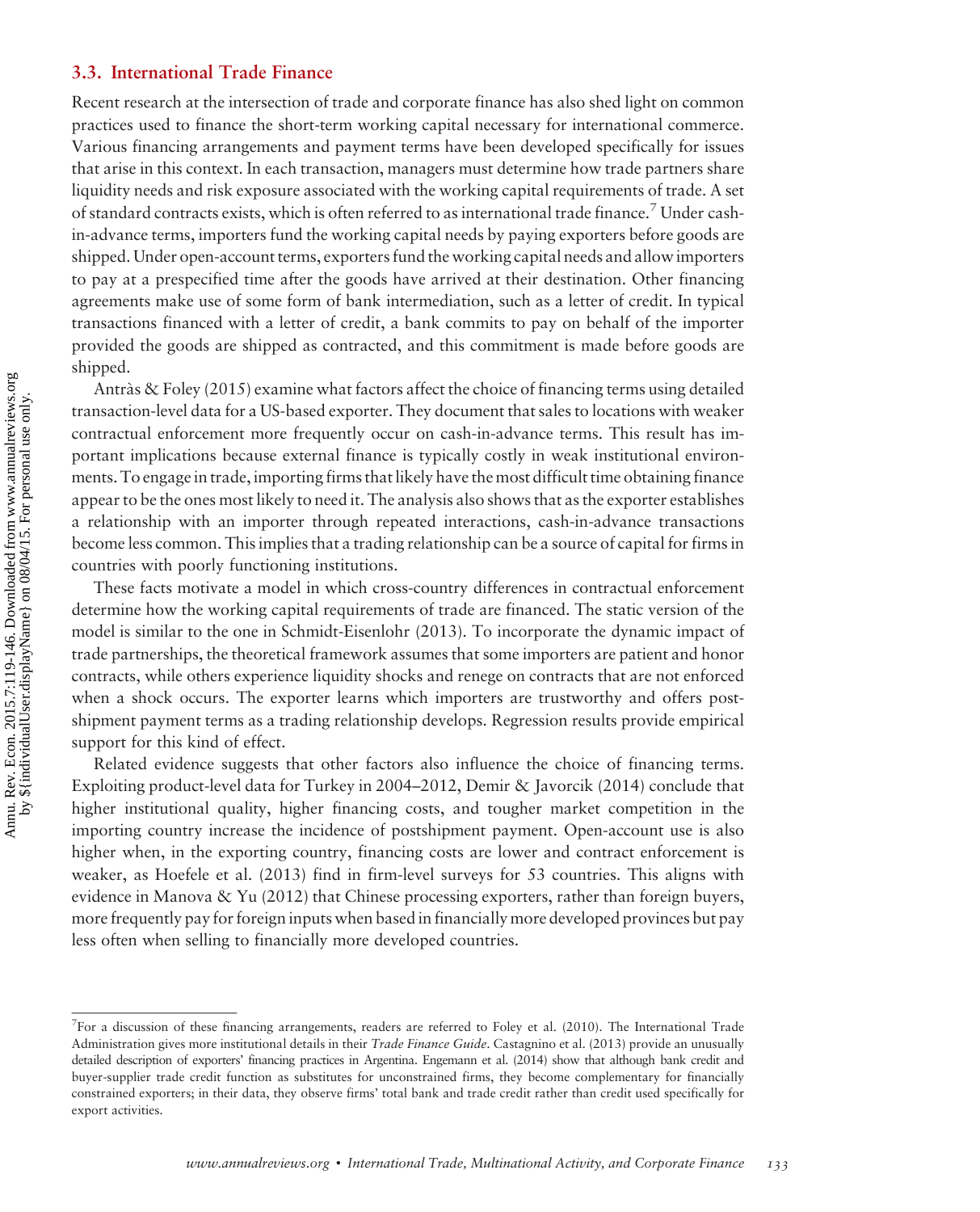Bank-mediated letters of credit seem most valuable when neither trade party can easily bear the risks of the transaction. Ahn (2011) theoretically motivates the use of letters of credit and points out that larger trade volumes create incentives for banks to learn more about borrowers' default risk. In his setup, banks do not observe firms' type but can screen by investing in information acquisition and offer separate domestic and export loan contracts. If export revenues are lower than domestic sales because of trade costs, banks optimally screen exporters less precisely. Default risks are then endogenously higher for cross-border transactions, and firms pay a bigger premium for export loans than for domestic loans. Berman et al. (2013) propose a related model, in which the probability that the importer fails to pay increases exogenously with shipping times. Olsen (2013) emphasizes how letters of credit offer a valuable financing alternative when banks' reputational concerns exceed those of trading partners. Empirical work, including Niepmann & Schmidt-Eisenlohr (2014a,b), augments these theoretical insights. Exploiting the cross-bank variation in country focus, Niepmann & Schmidt-Eisenlohr (2014b) show that destination-specific decreases in the supply of letters of credit reduce bilateral exports. Moreover, these effects are bigger for smaller and riskier destinations and for sectors that rely more on bank guarantees.

The manner in which short-term working capital needs are met has also been shown to shape the impact of crises on trading activity. Amiti & Weinstein (2011) identify firm-specific exogenous shocks to trade finance supply by exploiting the unequal exposure of Japanese banks to systemic crises during 1987–1999 and 2008–2010. They conclude that liquidity shocks hurt firms' export growth in general, more during crisis episodes, and more than domestic operations. After a bank's financial health, as reflected by its market-to-book ratio, declines, it extends less trade finance overall and less trade finance as a share of total loans. Manufacturers record slower export growth after their primary transactional bank's financial health deteriorates, suggesting that firms cannot quickly obtain funding from alternative capital providers. This response is stronger during crises and for products transported by sea rather than air because longer transportation times are associated with greater working capital needs. Although domestic sales also fall, exports contract more.

The framework in Antràs & Foley (2015) can also be used to model the recent financial crisis as a rise in the prevalence of importer liquidity shocks and a drop in demand. Following these events, new customers are more likely to buy from the exporter on cash-in-advance terms, and importers that previously operated on such terms are most likely to stop trading or reduce their purchases. Empirical evidence is consistent with these patterns. Regarding letters of credit, Ahn (2014) finds that bank liquidity shocks during the 2008–2009 crisis restricted imports to Colombia on letter-of-credit terms.

Thus, a corporate finance perspective is particularly valuable in understanding how firms meet the short-term working capital needs of international trade. A better grasp of these issues also informs how firms might change their trading behavior during times of crisis and what this in turn implies for policy.

#### 4. MULTINATIONAL ACTIVITY AND CORPORATE FINANCE

As with international trade, research on multinational firms has not traditionally studied the potential role of corporate finance considerations. The dominant ideas can be traced back to at least Hymer (1960), who observed that FDI did not seem to be a consequence of variation in interest rates across countries. Factors like the value of maintaining control, trade costs, and economies of scale have been emphasized in describing why a company with a particular advantage might want to own and operate assets abroad. Intangible assets feature prominently in this work; analyses have drawn attention to the proprietary technology or reputation that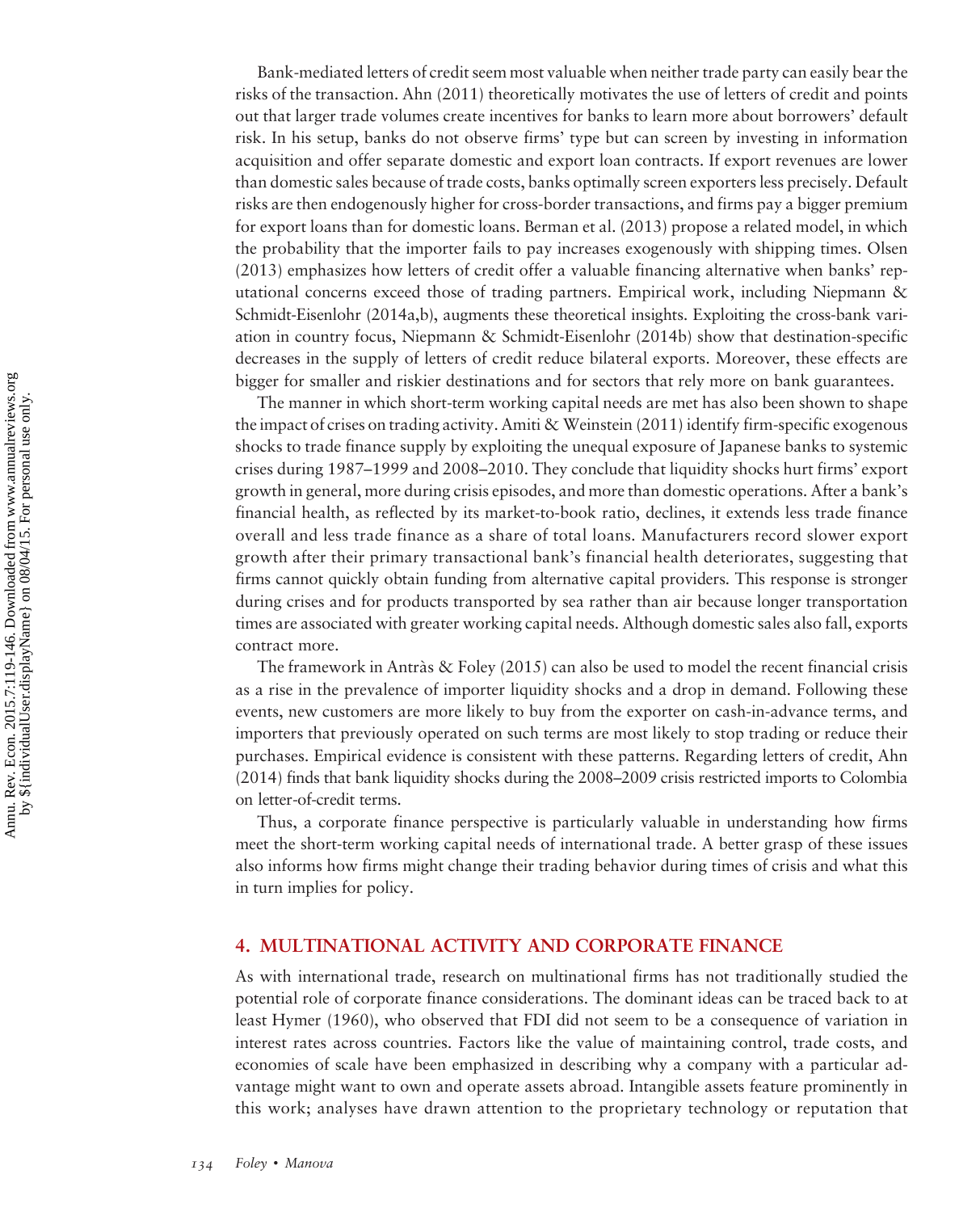multinationals could best exploit within the boundaries of the firm rather than through arm's length transactions with foreign entities. Yeaple (2013) discusses this literature in depth.

Recent work enriches the understanding of multinational activity by bringing insights from finance to bear. Multinationals are unique in that, unlike firms with operations in a single country, they can choose where to raise external funding and can deploy that funding elsewhere through the use of their internal capital market. This may therefore put multinationals at an advantage relative to indigenous firms in some jurisdictions.

Several new strands of literature are emerging. Section 4.1 explores how financial frictions affect firms' decision to undertake FDI, as well as their choice of location and organizational structure for offshore production.<sup>8</sup> This line of work emphasizes the differences in access to capital across countries and how this determines which multinational activities are conducted in which countries when firms face various fixed costs. Section 4.2 discusses research analyzing how multinational firms' ability to finance operations, relative to local firms, more generally affects FDI patterns. Of particular interest is the impact of wealth effects, currency crises, and stock market mispricing.

The potential for managerial misbehavior in environments with weak investor protection pushes firms to make distinctive corporate governance choices. These choices include ownership decisions and therefore influence whether firm activities are funded with financial investments by foreign entities. Section 4.3 reviews work on this topic. Section 4.4 addresses the effect of financial conditions on spillovers from multinational firms to local firms. Studies in this area indicate that credit constraints can limit the extent of spillovers but that FDI can alleviate such constraints for local firms.

Because multinationals' ability to tap internal sources of finance features prominently in each of these strands of literature, it is useful to point out at the outset that research illustrates the vibrancy of internal capital markets. Desai et al. (2004), for example, examine whether poor financial institutions restrict multinationals' access to external capital in some jurisdictions and how they might opportunistically use their internal capital markets to secure funding from locations where it is easier to raise. Using detailed data from the US Bureau of Economic Analysis on US multinational affiliates worldwide, the authors study how the costs of external debt financing vary across institutional environments, where affiliates obtain their debt, and how much debt they secure. Subsidiaries in countries with weak creditor rights and shallow credit markets face higher interest rates and borrow less from external sources than do affiliates located elsewhere, as predicted by Noe (2000). Findings indicate that multinationals exploit their internal capital markets in response to cross-country differences in the availability of capital and tax rates. The wedge between the cost of borrowing from external lenders and the cost of borrowing from parent companies is larger where credit markets are less developed, and affiliates in such countries borrow more from their parents. Internal borrowing offsets approximately three-quarters of the reduction in external borrowing owing to adverse credit market conditions. This suggests that multinationals are likely to be less constrained by local conditions than are local firms but that they are not insensitive to them. Affiliates also appear to be particularly aggressive in taking advantage of the tax benefits of debt when selecting levels of internal borrowing. For example, Huizinga et al. (2008) analyze the capital structure of European multinationals and show that these firms actively use debt in managing their tax exposure.

<sup>8</sup> Antràs & Rossi-Hansberg (2009) provide a more detailed survey of the broader literature at the intersection of organizational economics and international trade.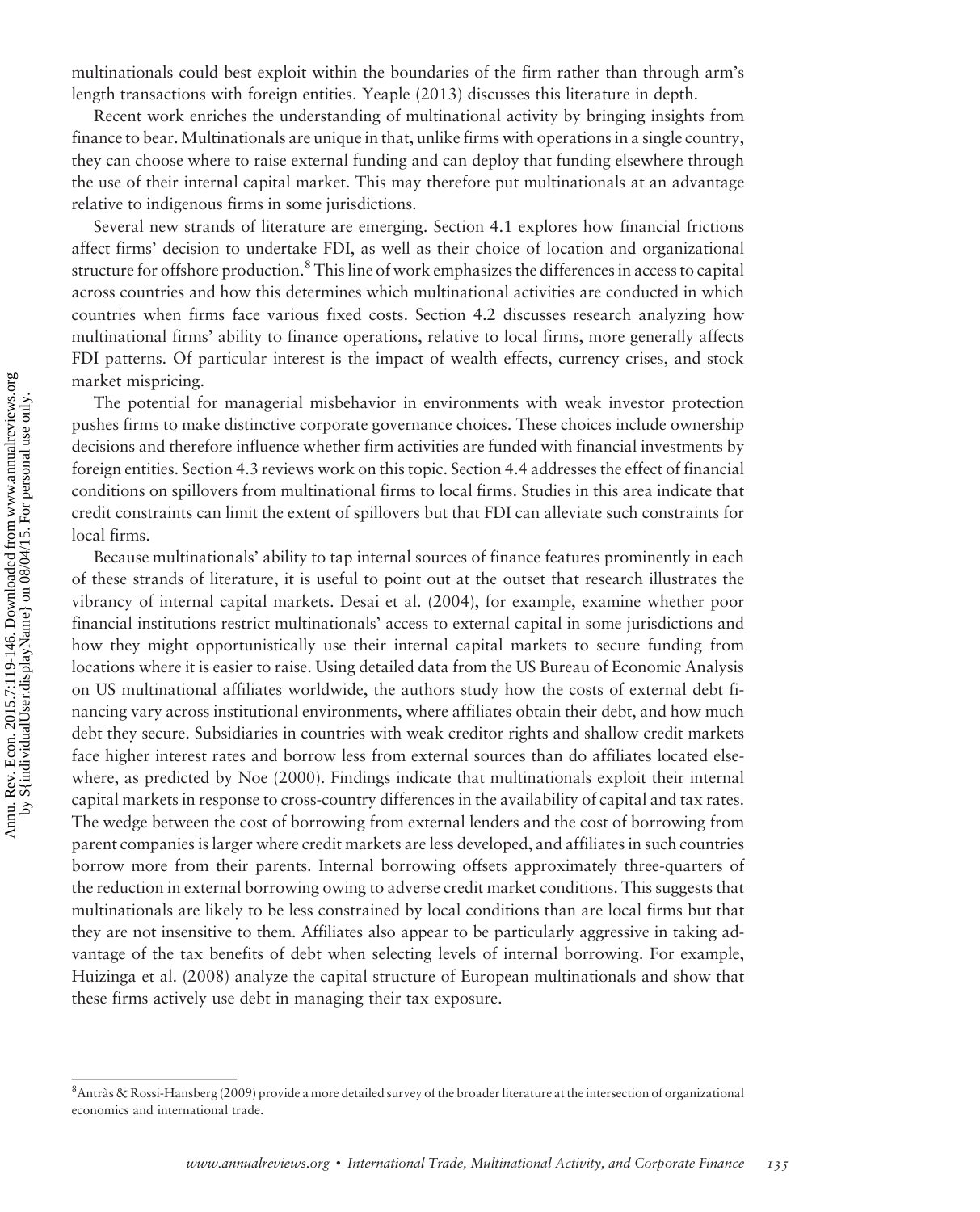#### 4.1. Financing Fixed Costs

FDI entails substantial fixed costs. If there are financial frictions, the ability to finance these costs can impact multinational activity. Several papers explore this mechanism. For example, Buch et al. (2009) model how credit constraints affect firms' choice whether to invest abroad and how much to produce abroad, conditional on making a foreign investment. Entering a new market requires paying a fixed cost, and there are variable costs of production. To pay these costs, the firm has limited internal funds and needs to obtain external debt financing that can be secured with collateral. However, debt contracts are only enforced with some exogenous probability, and lenders face transaction costs if they liquidate collateral. As a result, host countries with stronger contract enforcement and more efficient liquidation procedures are predicted to attract more multinational firms. In addition, the availability of internal capital influences the intensive margin of FDI if collateral constraints are binding for firms. In that case, firms' capacity to borrow from external sources is limited, whereas high fixed costs relative to internally available funds leave companies with less internal capital to finance production.

The analysis of rich data on German multinationals collected by the Deutsche Bundesbank provides evidence consistent with these theoretical predictions. Results indicate that financial considerations play a significant role in determining the scale of the international activities of German firms. Conditioning on productivity and other controls, firms with higher levels of internal cash flows are more likely to invest abroad and establish more foreign affiliates. Countries with weaker enforcement of contracts host fewer multinational subsidiaries. Moreover, affiliates with more retained earnings have higher sales levels.

Bilir et al. (2014) show that host-country financial conditions affect not only multinationals' entry decision, but also the pattern of affiliates' global sales. They develop a three-country model in which the world comprises two symmetric economies (West and East) and a lower-wage South. Firms draw a productivity level upon entry and subsequently choose where to manufacture and market their goods. Sufficiently productive Western and Eastern firms both sell at home and export abroad, whereas the most efficient Western and Eastern firms base a production plant in South and use it to serve all three markets as a multinational company.

Financial frictions enter because firms require external financing for their fixed costs of production, exporting, and FDI. Although capital markets are frictionless in West, creditors are imperfectly protected against endogenous default in South because of weak financial institutions. As a result, Southern firms are credit rationed as they can only raise debt locally. Western firms face no credit constraints in funding their domestic and export activities in the Western loan market. However, they need some Southern financing for their FDI costs because Western financiers are not willing to fully cover these due to incomplete enforceability of collateral claims across borders. In this setting, financial development in South encourages entry by domestic firms, reducing the competitiveness of foreign multinationals in the host market. For each Western affiliate, local sales to South therefore decline, whereas export sales to West and East rise, both in levels and as shares of the affiliate's total sales. At the same time, Southern financial development alleviates multinationals' liquidity constraints. This induces more foreign multinational entry and increases the aggregate levels of multinational sales to all three markets. All of these patterns are amplified in sectors that depend more on the financial system for external capital. Evidence based on comprehensive data on the location and sales composition of US multinationals' foreign affiliates lends strong support to these theoretical predictions. To the extent that the destination of subsidiary sales speaks to multinationals' incentives to pursue horizontal, vertical, and exportplatform FDI, host-country financial development thus appears to jointly impact the incidence, level, and nature of multinational activity.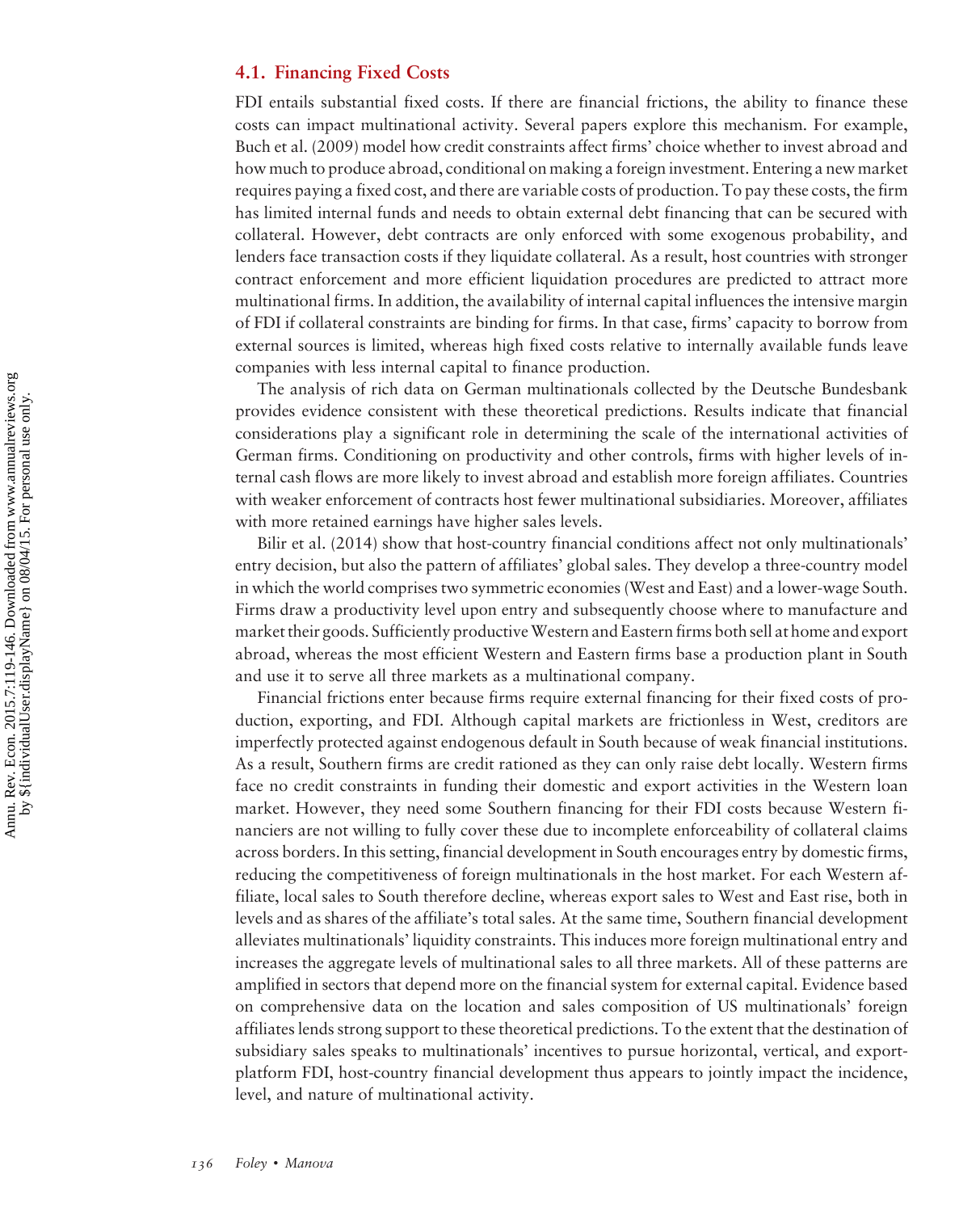Manova et al. (2015) offer related evidence that multinational firms exploit their internal capital markets opportunistically to overcome fixed trade costs that stand-alone domestic firms may not be able to. In transaction-level customs data for China, foreign-owned affiliates and joint ventures export 62% and 50% more, respectively, than do native firms in sectors highly reliant on costly external finance relative to financially less vulnerable sectors. Moreover, this pattern is magnified for export destinations that entail higher trade costs. This comparative-advantage result obtains controlling for firm fixed effects and extends to different dimensions of export activity, such as the number of destination-product markets and sales in each market. The empirical analysis also conditions on other sector characteristics that are known to determine FDI operations, including research and development, physical capital, human capital, and contract intensity. Moreover, comparative statics indicate that financial considerations have an economic effect on par with or greater than the impact of factor cost minimization, contractual imperfections, and property rights protection. These findings are consistent with the idea that multinationals might be more likely to operate in financially more vulnerable sectors because they face less competition from local firms in such sectors, as in Bilir et al. (2014) above, as well as with the notion that multinationals may prefer to offshore production intrafirm rather than at arm's length in such industries, as in Antràs et al. (2009) below. Bustos (2007) also provides evidence from Argentina that is in line with these mechanisms.

#### 4.2. Exploiting Relative Access to Capital

Multinational firms are often more able to obtain needed financial capital than are local firms, and this differential access to capital affects FDI patterns. Relative access to capital particularly matters in the context of wealth effects, currency crises, and stock market mispricing.

4.2.1. Wealth effects. When external capital markets are imperfect, internal capital markets also play a central role in explanations of FDI based on relative wealth effects. The relative wealth of investors located in different countries can shift for a variety of reasons, and one reason emphasized in the literature is exchange-rate fluctuations. Froot & Stein (1991) point out that depreciations of the US dollar have historically been associated with large FDI flows into the United States and develop a theory that rationalizes this observation. In their model, information frictions in capital markets make external financing more expensive than internal financing. An entrepreneur can borrow only a fraction of the required investment for a project, and the rest must be funded with internal wealth. The depreciation of the domestic currency lowers the wealth of domestic entrepreneurs relative to that of foreign entrepreneurs. As a consequence, foreign entrepreneurs are able to bid more for domestic assets than are domestic entrepreneurs, and depreciations trigger increased foreign investment. Compared to other kinds of capital inflows, inward FDI is likely to be particularly prone to information asymmetries. Consistent with this claim, the relationship between depreciation and FDI inflows is not apparent for other kinds of capital inflows.

Klein & Rosengren (1994) consider an alternative justification for the positive relation between currency depreciations and inward FDI. They propose that local currency depreciation may reduce the costs of producing domestically. Although such an effect would not favor foreign investors over domestic ones, it might stimulate domestic growth, and some of this growth might be financed by foreign investors. In tests that explicitly control for relative wages and use differences in stock market performance to capture relative wealth effects, the authors document that relative wealth effects are operative but relative wage effects are not. Dewenter (1995) reaches similar conclusions using detailed data on foreign acquisitions of US targets over the 1975–1989 period.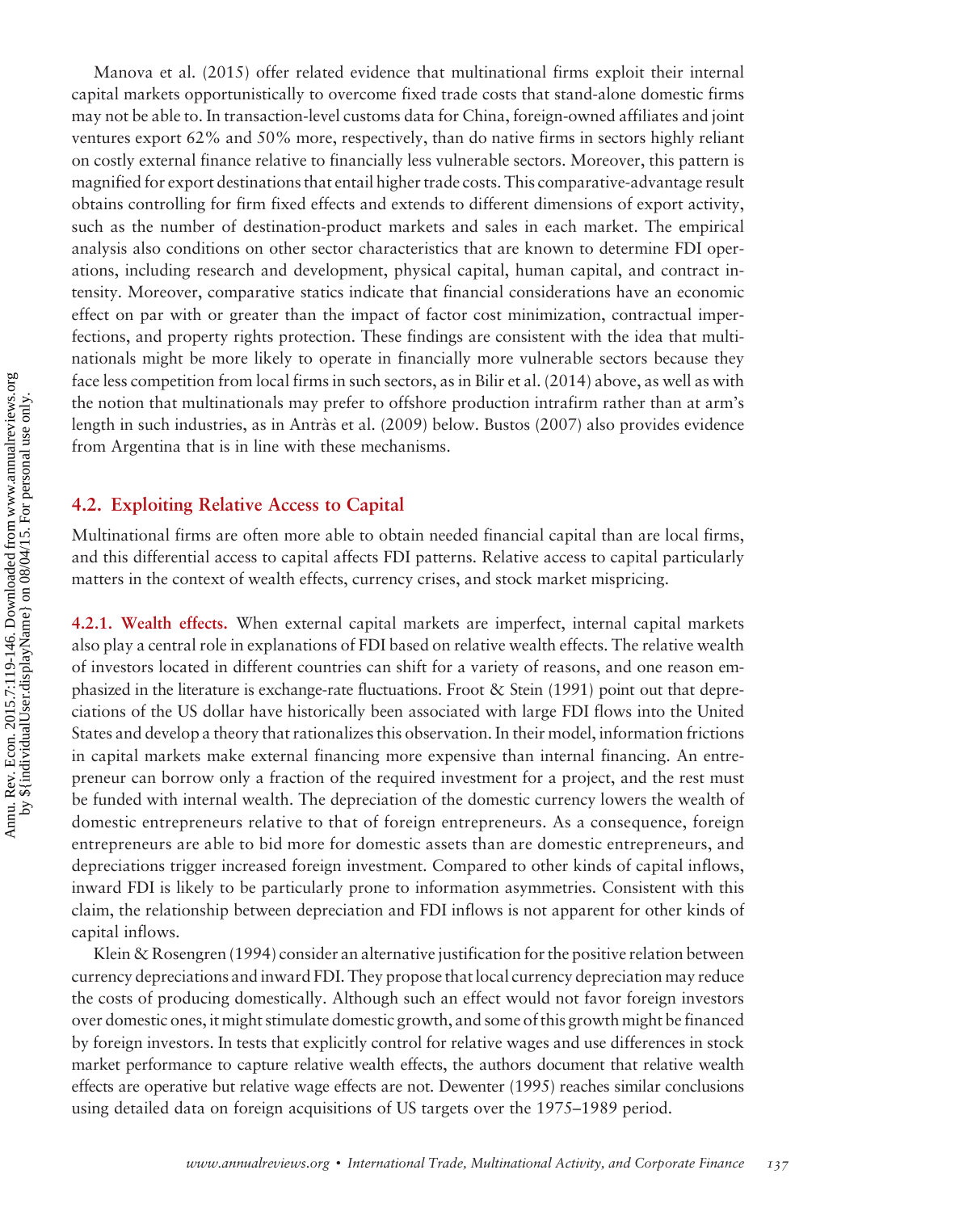4.2.2. Crises. Just as in the trade literature, crises provide a powerful setting to assess the importance of access to capital for multinational firm activity. Klein et al. (2002) explore how FDI can be constrained by weak conditions in the source-country banking sector. More specifically, they examine the collapse of the banking sector in Japan in the 1990s and study its effects on the foreign investment activity of Japanese firms in the United States. Firms with ties to less healthy banks were less likely to invest abroad. These findings do not seem to merely reflect a decline in the demand for loans, both because the analysis conditions on firms' profitability and stock valuation and because companies based in other countries increased their FDI over the sample period.

Currency crises are also revealing events. During such episodes, firms in the tradable sector are supposed to experience positive shocks to export competitiveness. However, depreciations often increase the leverage of companies that have borrowed on foreign currency terms and raise the financing constraints of different types of firms to different degrees. In particular, multinationals can access internal sources of capital when local external capital is scarce. Desai et al. (2008) empirically analyze the effects of large currency depreciations on multinational and local manufacturers that produce tradable goods in emerging markets. Following depreciations, the affiliates of US multinationals increase sales, assets, and investment more quickly and by greater amounts than local firms. There is little evidence that differential access to global product markets creates distinctive investment opportunities for these two types of firms. Instead, tests reveal that credit constraints play a decisive role. Local firms with the most leverage and with the shortest-term debt reduce investment the most. In addition, US parent companies infuse their affiliates with new capital in response to sharp depreciations.

In a similar vein, Blalock et al. (2008) use extensive data on Indonesian manufacturing firms to examine how foreign-owned and domestic-owned firms responded to the large currency devaluation that took place in 1997. While access to capital limited the ability of local firms to take advantage of improved terms of trade, foreign-owned exporters substantially increased investment and employment relative to their domestic counterparts.

Evidence suggests that multinationals not only react more effectively to positive demand shocks than do native firms, but they also are more resilient to negative shocks to financial conditions. Alfaro & Chen (2012) find that foreign affiliates fared better during the 2008–2009 global financial crisis relative to domestic establishments, especially affiliates with stronger vertical production and financial linkages to their parent.

Related work studies international mergers and acquisitions during crises and arrives at similar conclusions. Krugman (2000) provides anecdotal evidence that currency crises in Asia in the late 1990s allowed foreign firms with sufficient liquidity to buy Asian firms at discounted prices; he labels such investments "fire-sale FDI." Aguiar & Gopinath (2005) study a large sample of cross-border mergers and acquisitions following currency crises in Asia. They present evidence that liquidity-rich foreign firms purchase more assets at times when domestic firms are financially constrained. Moreover, local firms that are more capital constrained sell for lower prices, controlling for a wide range of other factors. Thus, work on currency crises illustrates how internal capital markets allow multinational firms to grow through both new investments and acquisitions after severe depreciations.

4.2.3. Stock market mispricing. Internal capital markets also provide a channel through which stock market mispricing can affect FDI. Even in the largest and most liquid public equity markets, the combination of limits to cross-country arbitrage and either fluctuations in risk aversion by local investors or irrational expectations can cause cross-market mispricings; prices may differ from the theoretical ideal price that would obtain in perfectly integrated and efficient world markets. As an example, consider the findings in Froot & Dabora (1999) concerning shares of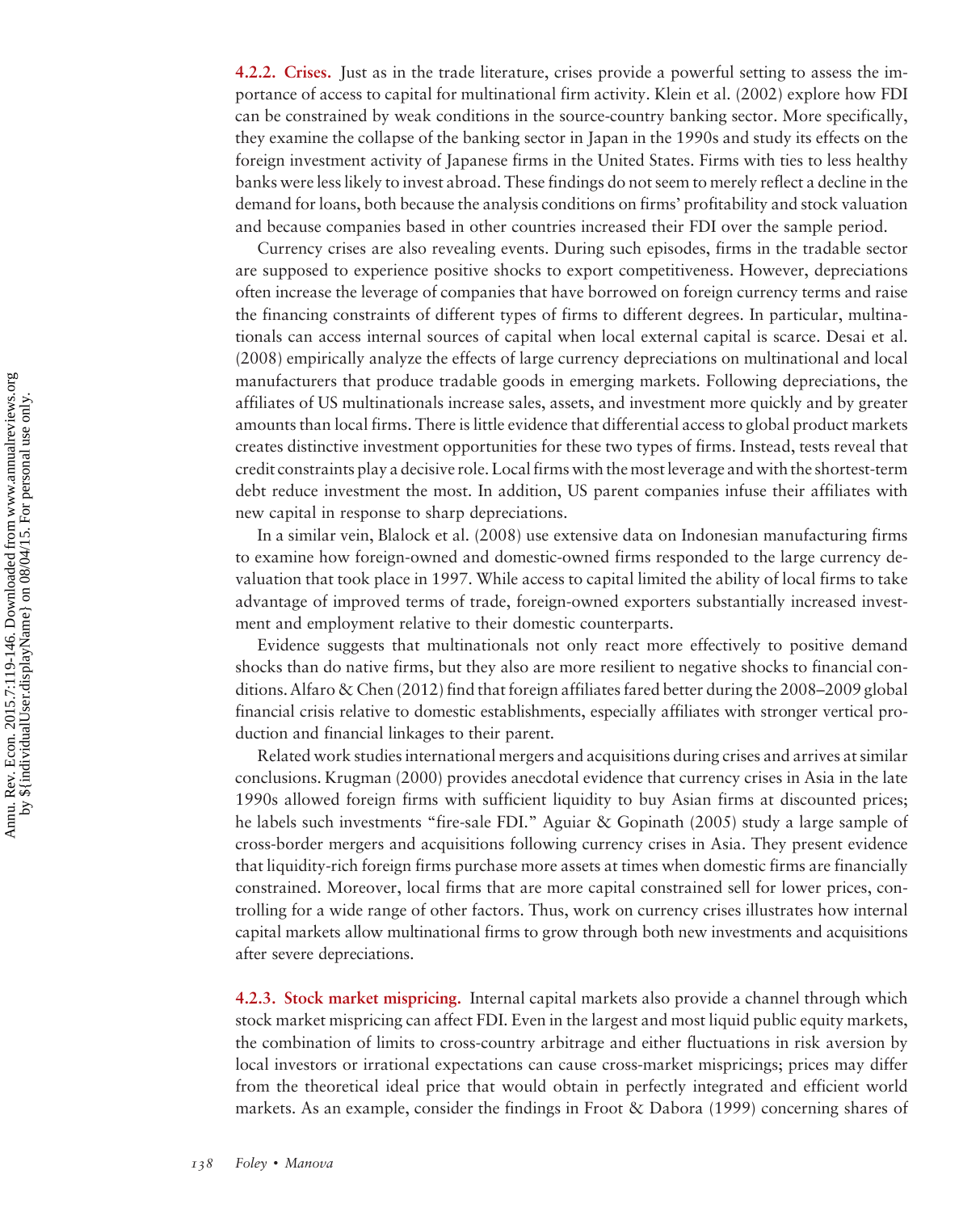Royal Dutch Shell, which trades mainly in the United States, and of Shell Transport and Trading Company, which trades mainly in the United Kingdom. Royal Dutch Shell and Shell Transport and Trading Company pay dividends in a fixed 60:40 ratio. If the US-UK capital markets were informationally efficient and perfectly integrated, the relative share price would also be fixed at this ratio, yet it varies from 36:40 to 66:40 over the sample period that Froot & Dabora (1999) survey. Moreover, the relative price of Royal Dutch Shell tends to increase when the US market rises relative to the UK market, suggesting that broad, country-level investor demand pressures affect local valuations. These kinds of mispricing create arbitrage possibilities for multinationals.

Baker et al. (2009) describe and test two hypotheses concerning how multinational firms might exploit the imperfect integration of world markets when making FDI decisions. The first is a cheap-financial-capital hypothesis, in which FDI flows are an opportunistic use of the relatively low-cost financial capital available to overvalued source-country firms. The second is a cheapassets hypothesis, in which FDI flows reflect the purchase of undervalued host-country assets. Evidence suggests that FDI increases sharply with source-country stock market valuations particularly the component of valuations that is predicted to revert the next year, and especially in the presence of capital account restrictions that limit other mechanisms of cross-country arbitrage. These results are consistent with the cheap-financial-capital channel but provide no support for the cheap-assets channel. Thus, mispricing appears to affect international investment because multinational firms use their internal markets to arbitrage differences in the cost of capital.

#### 4.3. Responding to Governance Challenges

In environments with weaker investor protection and more costly external sources of finance, there is more scope for managerial misbehavior. Capital providers can be reluctant to commit funds to a firm unless certain ownership and incentive structures are in place. Antràs et al. (2009) analyze how the financial response to a managerial moral hazard problem can explain the emergence of multinational firms. They develop a model in which a firm endowed with a particular technology exploits that technology in countries with differing levels of financial development. External investors are a potential source of funding but are concerned about managerial misbehavior, especially in settings with weak investor protection. Technology developers can better monitor local entrepreneurs who utilize the technology. The possibility of managerial misbehavior thus induces the developer of the technology to hold an ownership claim in the foreign project and, in certain cases, to also provide it with financial capital. As such, multinational firms and FDI flows arise endogenously in response to the presence of moral hazard and poor creditor rights.

Several predictions follow from the theory. First, arm's length licensing should be more common, relative to the deployment of technology through affiliate activity, in countries with strong investor protection. Second, the share of activity financed by capital flows from the multinational parent should decrease in the quality of investor protection in the host economy. Third, ownership shares held by multinational parents should fall with creditor rights' protection. These results reflect that monitoring by the developer of the technology is more critical where investor protection is weaker. The model also implies that stronger investor protection reduces the need for monitoring and therefore allows for a larger scale of activity. All of these predictions receive empirical support in data for the behavior of US multinationals abroad.<sup>9</sup>

<sup>9</sup> Marin & Schnitzer (2011) also study the financing decisions of multinational firms in a model that stresses managerial incentives. Their model, however, takes the existence of multinational firms as given and considers an incomplete-contracting setup as opposed to the complete-contracting setup in Antràs et al. (2009). Financing decisions are used to govern the incentives of managers, such that projects are locally financed if managerial incentive problems are more severe.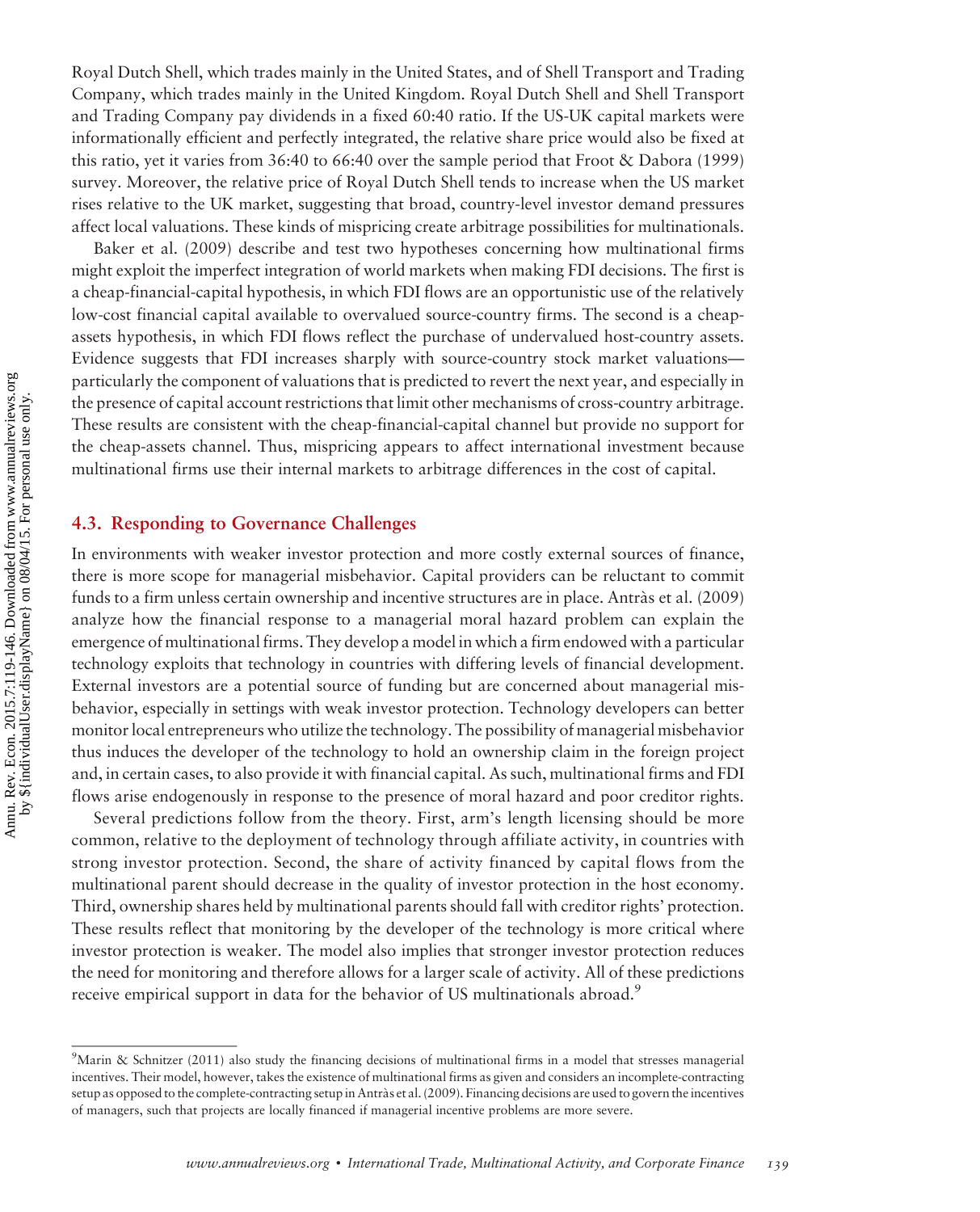Ju & Wei (2010) also present a theory in which multinationals exist because firms use internal capital markets in response to governance challenges. In their setting, poor governance in a country lowers the profitability of investment and prevents the efficient allocation of capital across projects. Therefore, domestic savings leave the country to be invested in locations where financial institutions function well. This savings is allocated to firms that are well governed and that subsequently return capital to the domestic market in the form of inward foreign investment. Thus, two-way capital flows bypass inferior financial institutions. Patterns in aggregate capital flow data are consistent with these predictions. Developed countries with strong financial institutions tend to be net suppliers of FDI but attract significant net flows of financial capital, whereas the opposite often holds for developing countries with weak financial institutions.

#### 4.4. Spillovers

Linkages between multinational affiliates and indigenous local firms create a key channel through which inward FDI can benefit host economies. Recent research has highlighted how issues related to capital availability can either facilitate or retard the development and magnitude of positive spillovers. Studies on spillovers within industries, such as Haddad & Harrison (1993) and Aitken & Harrison (1999), find scant evidence that increased activity by foreign firms generates positive externalities for local firms. However, work that examines spillovers through backward linkages establishes more promising results. Using detailed data from Lithuania, Javorcik (2004) presents evidence of productivity spillovers from foreign investment to local suppliers in upstream sectors. Blalock & Gertler (2008) document similar patterns in data from Indonesia.

Javorcik & Spatareanu (2009) consider if liquidity constraints limit domestic firms' ability to benefit from their relationships with the local affiliates of multinational firms. Empirical analysis for the Czech Republic reveals that Czech firms supplying multinationals are less financially constrained than those that are not. However, these differences appear to reflect selection effects rather than changes that relax financing constraints when a supply relationship begins. Czech firms that become multinational suppliers do not appear to be constrained even before doing so. These findings suggest that strong local financial institutions facilitate the creation of firms that might be able to form backward linkages with foreign companies and enjoy any potential benefits of doing so.

Related work explores the connection between FDI and economic growth and finds that it tends to be positive only when local financial markets are well developed. Alfaro et al. (2004) theoretically develop the idea that better financial conditions allow agents to take advantage of spillovers that might flow from inward foreign investment. In this model, local entrepreneurs must incur a set of costs to start a business, and well-functioning capital markets make it easier for them to meet these costs. If this credit constraint is overcome, the entrepreneur can establish an entity that can supply multinationals and subsequently become more efficient because of spillovers. Empirically, the authors observe that economic growth is more significantly impacted by FDI inflows in countries with well-developed financial markets. Alfaro et al. (2009) extend this analysis to show that the growth effects of foreign investment in financially advanced countries occur through gains in total factor productivity rather than through factor accumulation.

Harrison et al. (2004) use an estimation specification derived from an Euler equation to consider if, by bringing in scarce capital, FDI relaxes local financing constraints. Their results indicate that foreign investment reduces the cash-flow sensitivity of investment not just for foreign-owned firms, but for domestic-owned firms as well. These findings suggest that FDI inflows are associated with a reduction in firm-level credit constraints even for purely domestic firms. However, Harrison & McMillan (2003) point out that these results do not hold in all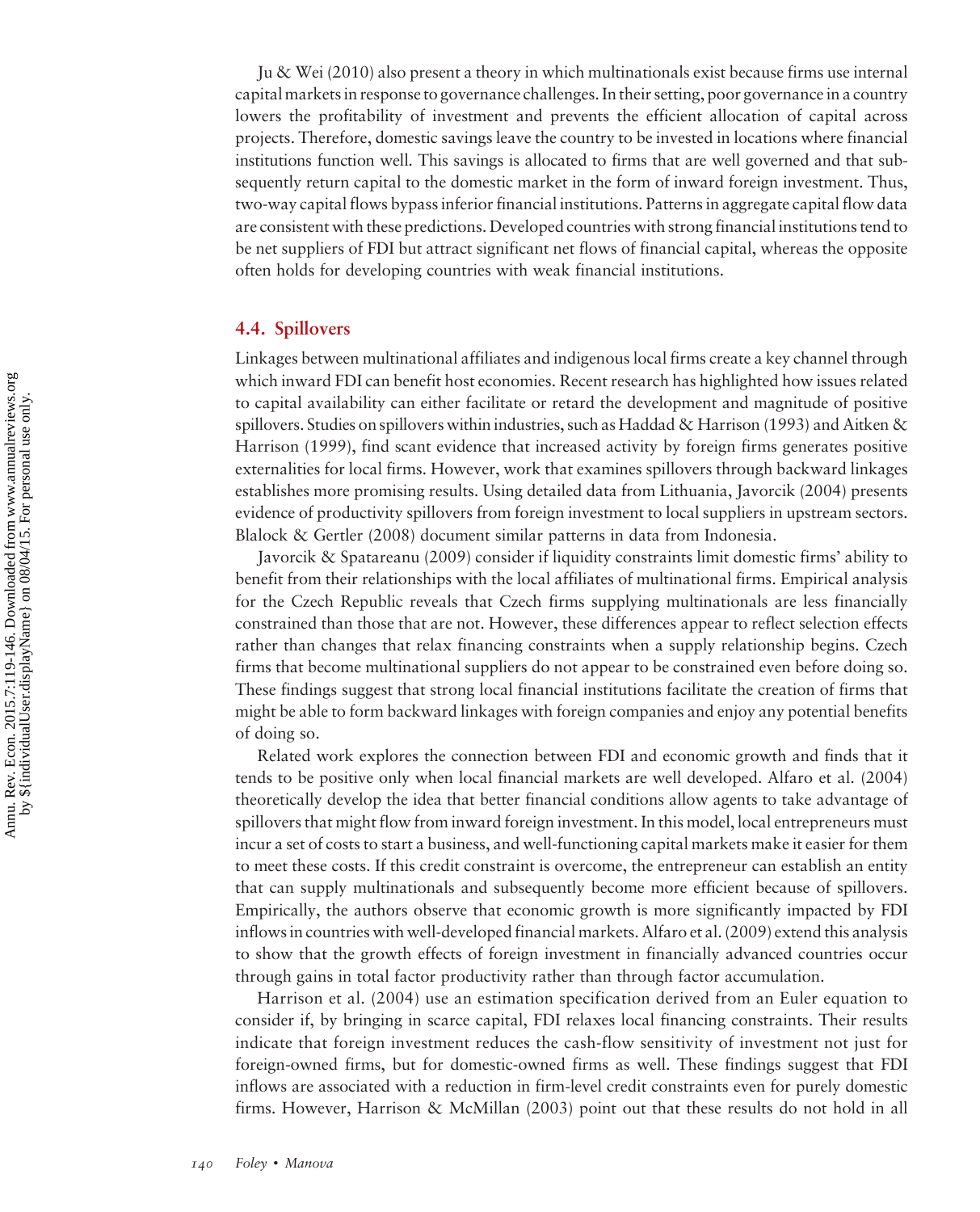environments. They take a similar approach to study investment activity in the Ivory Coast, where interest rates are fixed such that credit is rationed and where many banks have strong ties to France. In this context, borrowing by foreign firms exacerbates the financial constraints faced by purely domestic firms by crowding them out from the local capital market. Thus, foreign investment need not expand access to credit for all firms.

#### 5. CONCLUSIONS AND FUTURE RESEARCH

This article surveys research at the intersection of international economics and corporate finance. Recent work illustrates how international trade and multinational activity are affected by the credit constraints firms face and by firms' ability to make use of internal capital markets. Differences in access to financial capital explain variation in trade participation at the country, industry, and firm levels. Firms need to fund fixed and variable costs of cross-border transactions, and these transactions often tie up capital for longer periods of time than domestic transactions and involve distinct risks. Credit constraints also play a role in determining which firms choose to conduct operations in multiple countries and what kinds of activities they perform in different jurisdictions. Through their internal capital markets, multinational firms can raise funding in one location and deploy it elsewhere. Internally available financial capital gives multinationals an advantage over purely domestic firms in some circumstances. Financial considerations often shape the extent to which multinationals generate spillovers for local firms.

Several directions for future research appear promising. Some of the topics discussed in this article would benefit from additional work. For instance, there remains much scope for better understanding the mechanisms through which financial frictions operate. Notably, a considerable body of work connects the extent to which a firm engages in international activity with the firm's productivity. Given that more productive firms tend to have higher earnings and therefore more internal sources of capital, it would be helpful to discern whether the effects of productivity in part reflect access to capital. In a dynamic context, access to capital may also be important for firms' ability to make productivity-enhancing investments. Separately, relatively little is known about the various types of trade finance. Researchers have shed little light on how various transaction features such as product characteristics might influence the choice of trade finance. Likewise, the role of trade finance insurance is understudied.<sup>10</sup>

Although this article does not discuss international tax issues, a growing literature considers how firms engaged in trade make transfer pricing choices in response to tax incentives. Research also illustrates that cross-country differences in taxation shape various corporate finance decisions of multinationals. Further work at the intersection of transfer pricing and corporate finance would enlighten our understanding of multinationals' financial, investment, and production decisions. For example, do firms choose to establish sales and distribution operations in low-cost jurisdictions to facilitate transfer pricing, and if so, how do they fund such activities? Are financial arrangements such as forward contracts instrumental in reacting to tax incentives?

Additional research could also provide valuable insights about the aggregate effects of financial frictions on international activity. Financial frictions may lead to sizeable declines in trade flows in some sectors relative to others but, depending on their nature, cause either small or big reductions in aggregate trade. Credit constraints could also shape the effects of trade and foreign investment on aggregate welfare and inequality, yet little attention has been paid to these outcomes. As weak

 $10R$ eaders are referred to Felbermayr et al. (2013) and Whalley & Nam (2014) for early explorations on export credit insurance.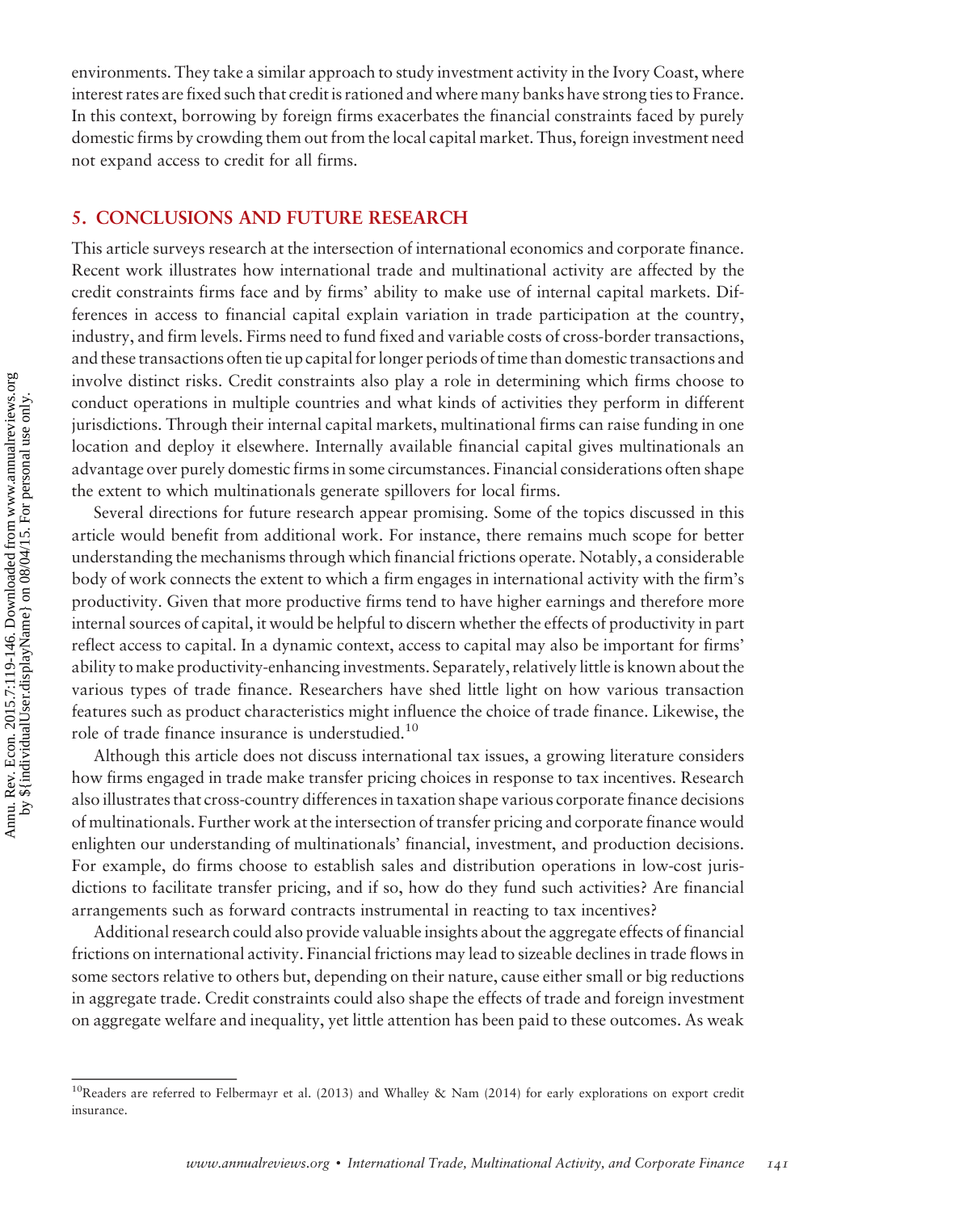financial markets generate capital underprovision and misallocation, countries may respond suboptimally to reforms and not reap the full benefits of globalization. Financial frictions may similarly distort how exports and FDI react to shocks such as demand or exchange-rate movements. In addition, credit constraints may importantly affect firms' and countries' positions in global value chains, with implications for profits, technological spillovers, and long-run growth. A deeper understanding of these issues would inform debates about the benefits and costs of international engagement.<sup>11</sup>

Future research could also explore how credit constraints and the use of internal capital markets by multinationals impact the international transmission of shocks. Shocks to the availability of capital in one country appear to limit exports and foreign investment from that country. Trade and multinational operations could therefore be channels for contagion that are further agitated by capital constraints.

Finally, an open policy question is whether financial frictions in trade and foreign investment warrant government intervention. Nearly every country in the world has some form of government export credit agency, and these organizations often expand their scale of activity during crisis episodes. This generates debates about the sensibility of public provision of financing for particular types of economic transactions. Although improving financial contractibility and liberalizing capital flows might be first best, these options might be difficult to achieve. However, the World Trade Organization, in principle, restricts subsidies that differentially benefit exporters over nonexporting firms. These issues are further complicated by the political pressures that governments face to protect domestic jobs and by the rise in global production networks that blur the distinction between domestic and foreign content in traded goods.

#### DISCLOSURE STATEMENT

The authors are not aware of any affiliations, memberships, funding, or financial holdings that might be perceived as affecting the objectivity of this review.

#### ACKNOWLEDGMENTS

C.F.F. thanks the Division of Research of the Harvard Business School for financial support. K.M. thanks the Stanford Center for International Development for financial support.

#### LITERATURE CITED

Aguiar M, Gopinath G. 2005. Fire-sale foreign direct investment and liquidity crises. Rev. Econ. Stat. 87:439–52

Ahn JB. 2011. A theory of domestic and international trade finance. Work. Pap. 11/262, Int. Monet. Fund, Washington, DC

<sup>&</sup>lt;sup>11</sup>Aggregate effects have been considered in recent general equilibrium models with financial frictions, whereas recent empirical papers have explored how credit constraints modify the impact of shocks. Initial ideas related to these questions are presented by Antràs & Caballero (2009), Berman & Berthou (2009), Swie¸cki (2010), Ju & Wei (2011), Carluccio & Fally (2012), Becker et al. (2013), Brooks & Dovis (2013), Caggese & Cuñat (2013), Chaney (2013), Kalemli-Ozcan et al. (2013), Leibovici (2013), Kohn et al. (2014), and Héricourt & Poncet (2015). Antràs & Caballero (2009), for example, show that in countries with lower levels of financial development, trade and capital mobility can be complements in general equilibrium because trade integration increases the return to capital and stimulates capital flows. These findings contrast with the predictions of classical paradigms that do not account for financial frictions.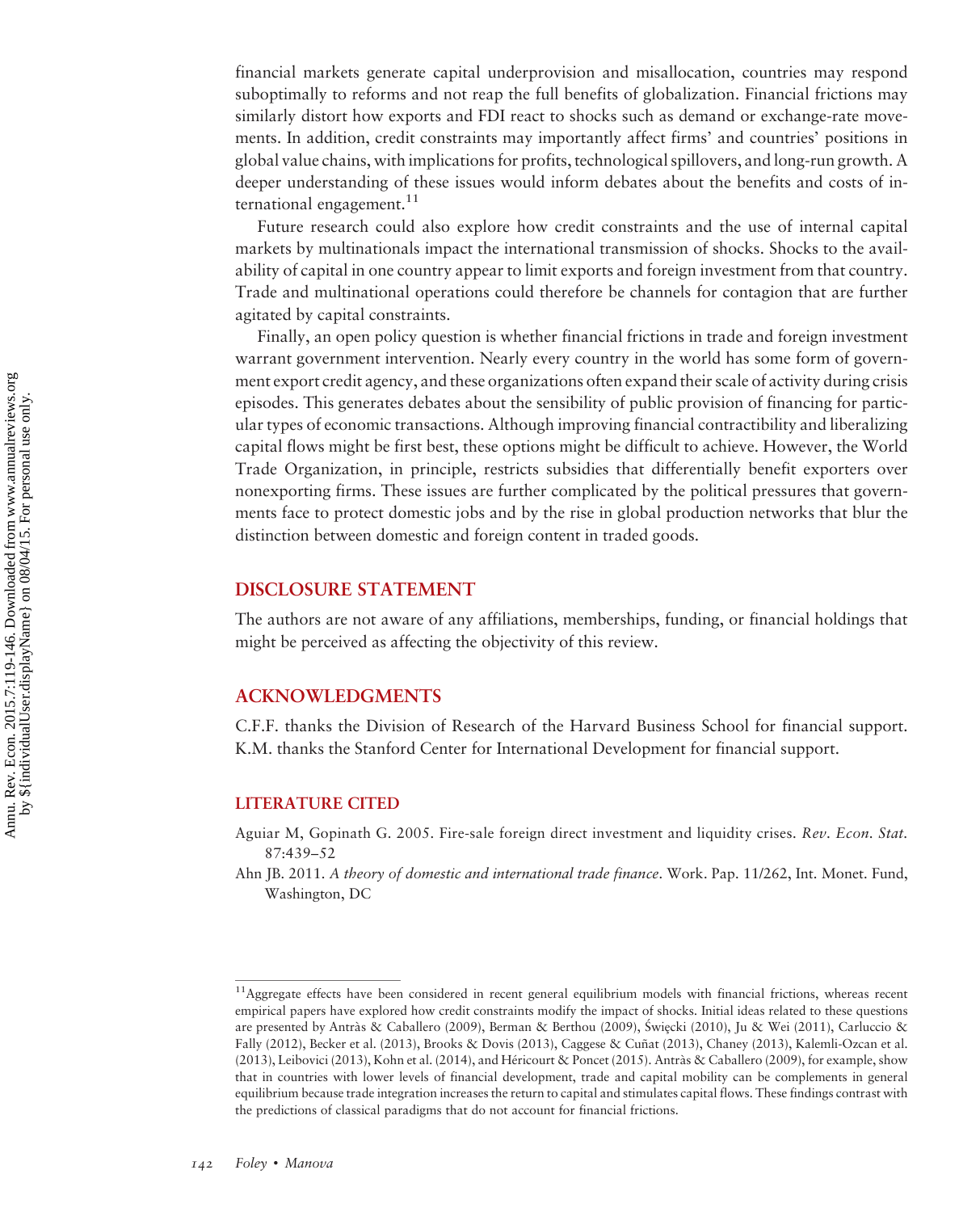- Ahn JB. 2014. Understanding trade finance: theory and evidence from transaction-level data. Work. Pap., Asia Pac. Dep., Int. Monet. Fund, Washington, DC
- Aitken BJ, Harrison AE. 1999. Do domestic firms benefit from direct foreign investment? Evidence from Venezuela. Am. Econ. Rev. 89:605–18
- Alfaro L, Chanda A, Kalemli-Ozcan S, Sayek S. 2004. FDI and economic growth: the role of local financial markets. J. Int. Econ. 64:89–112
- Alfaro L, Chen MX. 2012. Surviving the global financial crisis: foreign ownership and establishment performance. Am. Econ. J. Econ. Policy 4(3):30–55
- Alfaro L, Kalemli-Ozcan S, Sayek S. 2009. FDI, productivity and financial development. World Econ. 32:111–35
- Amiti M, Weinstein DE. 2011. Exports and financial shocks. Q. J. Econ. 126:1841–77
- Antràs P, Caballero R. 2009. Trade and capital flows: a financial frictions perspective. J. Polit. Econ. 117:701–44
- Antràs P, DesaiMA, Foley CF. 2009.Multinational firms, FDI flows and imperfect capital markets. Q. J. Econ. 124:1171–219
- Antràs P, Foley CF. 2015. Poultry in motion: a study of international trade finance practices. *J. Polit. Econ.* In press
- Antràs P, Rossi-Hansberg E. 2009. Organizations and trade. Annu. Rev. Econ. 1:43–64
- Auboin M. 2009. Boosting the availability of trade finance in the current crisis: background analysis for a substantial G20 package. CEPR Policy Insights 35:1–7
- Baker M, Foley CF, Wurgler J. 2009. Multinationals as arbitrageurs? The effects of stock market valuations on foreign direct investment. Rev. Financ. Stud. 22:337–69
- Beck T. 2002. Financial development and international trade: Is there a link? J. Int. Econ. 57:107–31
- Beck T. 2003. Financial dependence and international trade. Rev. Int. Econ. 11:296–316
- Beck T, Demirgüç-Kunt A, Levine R. 2000. A new database on the structure and development of the financial sector. World Bank Econ. Rev. 14:597–605
- Becker B, Chen J, Greenberg D. 2013. Financial development, fixed costs, and international trade. Rev. Corp. Financ. Stud. 2:1–28
- Behrens K, Corcos G, Mion G. 2013. Trade crisis? What trade crisis? Rev. Econ. Stat. 95:702–9
- Bekaert G, Harvey CR. 1995. Time-varying world market integration. J. Finance 50:403–44
- Bekaert G, Harvey CR, Lundblad CT, Siegel S. 2011. What segments equity markets? Rev. Financ. Stud. 24:3841–90
- Berman N, Berthou A. 2009. Financial market imperfections and the impact of exchange rate movements on exports. Rev. Int. Econ. 17:103–20
- Berman N, de Sousa J, Martin P, Mayer T. 2013. Time to ship during financial crises. In NBER International Seminar on Macroeconomics 2012, pp. 225–60. Chicago: Univ. Chicago Press
- Berman N, Héricourt J. 2010. Financial factors and the margins of trade: evidence from cross-country firmlevel data. J. Dev. Econ. 93:206–17
- Bernard AB, Eaton J, Jensen JB, Kortum S. 2003. Plants and productivity in international trade. Am. Econ. Rev. 93:1268–90
- Bernard AB, Jensen JB, Redding SJ, Schott PK. 2012. The empirics of firm heterogeneity and international trade. Annu. Rev. Econ. 4:283–313
- Bilir LK, Chor D, Manova K. 2014. Host country financial development and MNC activity. Work. Pap., Dep. Econ., Stanford Univ., Stanford, CA
- Blalock G, Gertler PJ. 2008. Welfare gains from foreign direct investment through technology transfer to local suppliers. *J. Int. Econ.* 74:402-21
- Blalock G, Gertler PJ, Levine DI. 2008. Financial constraints on investment in an emerging market crisis. J. Monet. Econ. 55:568–91
- Blanchard OJ, López-de-Silanes F, Shleifer A. 1994. What do firms do with cash windfalls? J. Financ. Econ. 36:337–60
- Blonigen BA, Davies RB, Head K. 2003. Estimating the knowledge-capital model of the multinational enterprise. Comment. Am. Econ. Rev. 93:980–94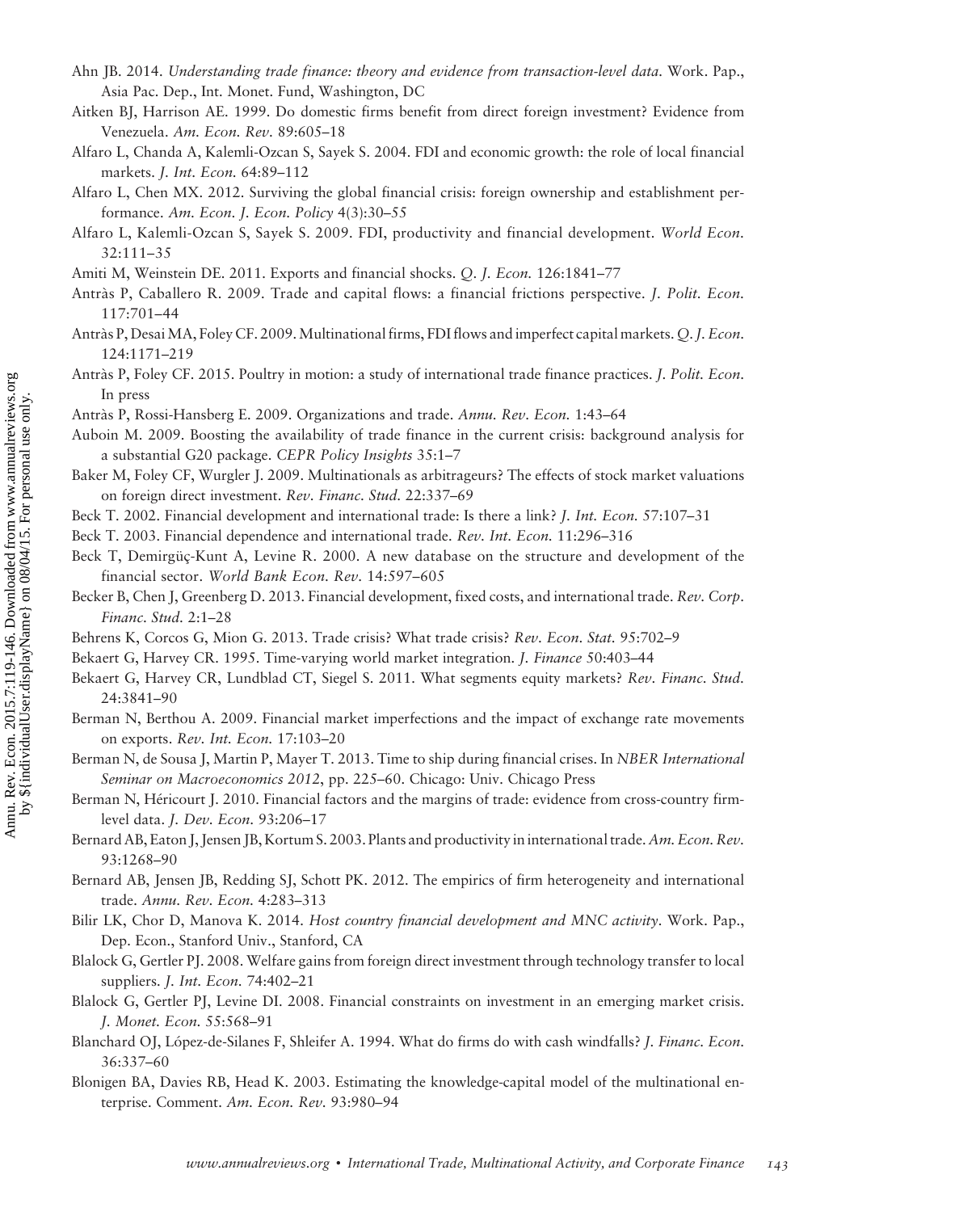- Braun M, Raddatz C. 2008. The politics of financial development: evidence from trade liberalization. J. Finance 63:1469–508
- Bricongne JC, Fontagné L, Gaulier G, Taglioni D, Vicard V. 2012. Firms and the global crisis: French exports in the turmoil. J. Int. Econ. 87:134–46

Brooks W, Dovis A. 2013. Credit market frictions and trade liberalization. Unpublished manuscript, Univ. Minnesota, Minneapolis

Buch CM, Kesternich I, Lipponer A, Schnitzer M. 2009. Financial constraints and the margins of FDI. Discuss. Pap. 7444, Cent. Econ. Policy Res., London

Bustos P. 2007. FDI as a source of finance in imperfect capital markets: firm-level evidence from Argentina. Unpublished manuscript, Pompeu Fabra Univ., Barcelona

Caggese A, Cuñat V. 2013. Financing constraints, firm dynamics, export decisions, and aggregate productivity. Rev. Econ. Dyn. 16:177–93

- Carluccio J, Fally T. 2012. Global sourcing under imperfect capital markets. Rev. Econ. Stat. 94:740–63
- Carr DL, Markusen JR, Maskus KE. 2001. Estimating the knowledge-capital model of the multinational enterprise. Am. Econ. Rev. 91:693–708
- Castagnino T, D'Amato L, Sangiácomo M. 2013. How do firms in Argentina get financing to export? Work. Pap. 1601, Eur. Cent. Bank, Frankfurt
- Chan J. 2014. Trade intermediation, financial frictions, and the gains from trade. Unpublished manuscript, Stanford Univ., Stanford, CA

Chan J, Manova K. 2013. Financial development and the choice of trade partners. NBER Work. Pap. 18867 Chaney T. 2013. Liquidity constrained exporters. NBER Work. Pap. 19170

Chor D, Manova K. 2012. Off the cliff and back: credit conditions and international trade during the global financial crisis. J. Int. Econ. 87:117–33

Claessens S, Laeven L. 2003. Financial development, property rights, and growth. J. Finance 58:2401–36

Demir B, Javorcik B. 2014. Grin and bear it: producer-financed exports from an emerging market. Unpublished manuscript, Oxford Univ., Oxford, UK

- Desai MA, Foley CF, Forbes KJ. 2008. Financial constraints and growth: multinational and local firm responses to currency depreciations. Rev. Financ. Stud. 21:2857–88
- Desai MA, Foley CF, Hines JR. 2004. A multinational perspective on capital structure choice and internal capital markets. J. Finance 59:2451–87
- Desai MA, Foley CF, Hines JR. 2007. The internal markets of multinational firms. Surv. Curr. Bus. 87:42–48

Dewenter KL. 1995. Do exchange rate changes drive foreign direct investment? J. Bus. 68:405–33

- Djankov S, La Porta R, López-de-Silanes F, Shleifer A. 2008. The law and economics of self-dealing. J. Financ. Econ. 88:430–65
- Djankov S, McLiesh C, Shleifer A. 2007. Private credit in 129 countries. J. Financ. Econ. 84:299–329
- Do QT, Levchenko AA. 2007. Comparative advantage, demand for external finance, and financial development. J. Financ. Econ. 86:796–834
- Engemann M, Eck K, Schnitzer M. 2014. Trade credits and bank credits in international trade: substitutes or complements? World Econ. 37:1507–40
- Feenstra RC, Li Z, Yu M. 2014. Exports and credit constraints under incomplete information: theory and evidence from China. Rev. Econ. Stat. 96:729–44
- Felbermayr GJ, Heiland I, Yalcin E. 2013. Export credit guarantees and firm growth: micro-level evidence for Germany. Unpublished manuscript, Ifo Inst., Munich, Germany

Foley CF, Johnson M, Lane D. 2010. Note on international trade finance. Note 211-007, Harvard Bus. Sch., Boston, MA

- Froot KA, Dabora EM. 1999. How are stock prices affected by the location of trade? *J. Financ. Econ.* 53:189–216
- Froot KA, Stein JC. 1991. Exchange rates and foreign direct investment: an imperfect capital markets approach. Q. J. Econ. 106:1191–217

Görg H, Spaliara ME. 2014. Exporters in the financial crisis. Natl. Inst. Econ. Rev. 228:49-57

Greenaway D, Guariglia A, Kneller R. 2007. Financial factors and exporting decisions. J. Int. Econ. 73:377–95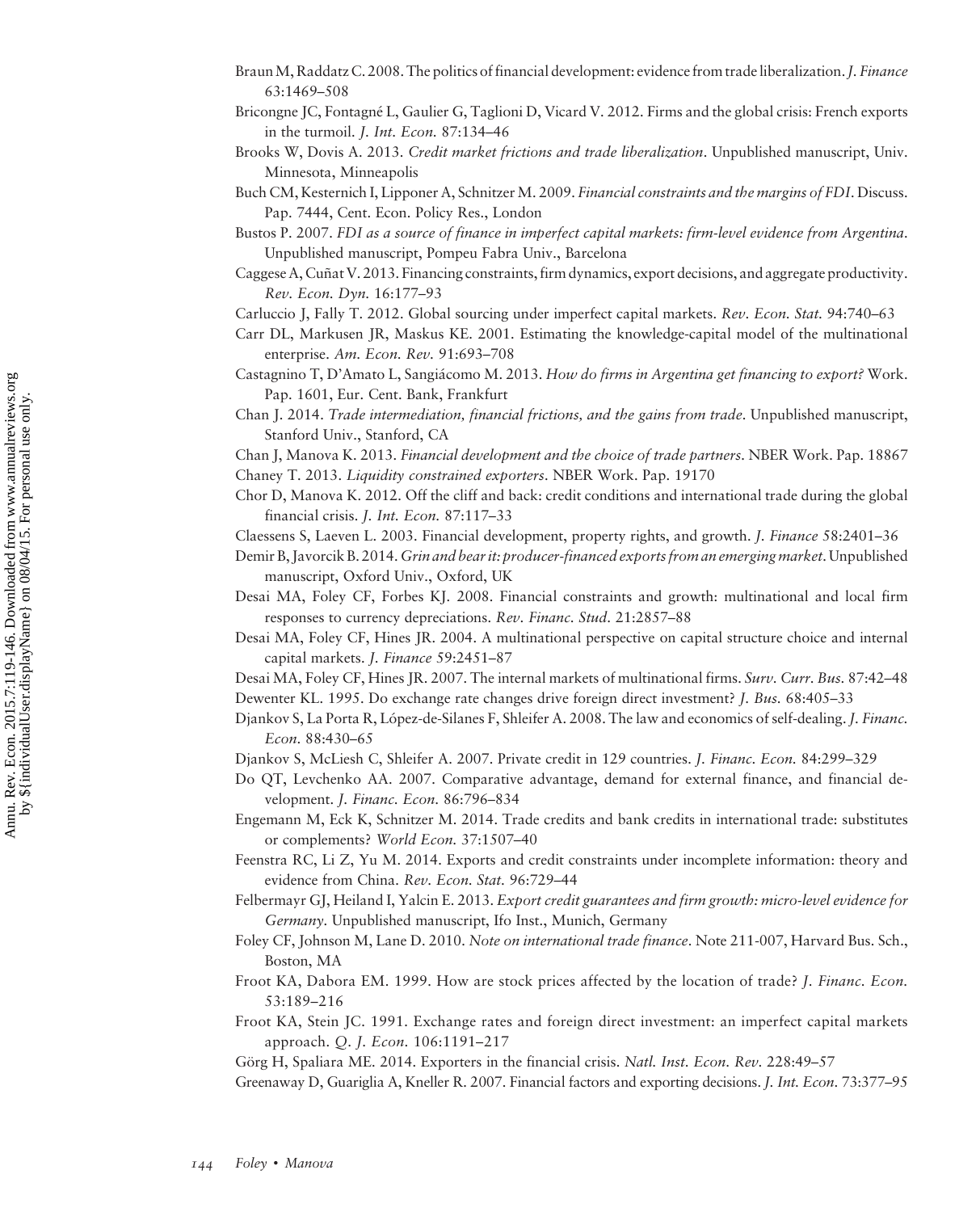Amu. Rev. Econ. 2015.7:119-146. Downloaded from www.annualreviews.org<br>by \${individualUser.displayName} on 08/04/15. For personal use only. Annu. Rev. Econ. 2015.7:119-146. Downloaded from www.annualreviews.org by \${individualUser.displayName} on 08/04/15. For personal use only.

- Haddad M, Harrison A. 1993. Are there positive spillovers from direct foreign investment? Evidence from panel data for Morocco. J. Dev. Econ. 42:51–74
- Hanson GH, Mataloni RJ, Slaughter MJ. 2005. Vertical production networks in multinational firms. Rev. Econ. Stat. 87:667–78
- Harrison AE, Love I, McMillan MS. 2004. Global capital flows and financing constraints. J. Dev. Econ. 75:269–301
- Harrison AE, McMillan MS. 2003. Does direct foreign investment affect domestic credit constraints? J. Int. Econ. 61:73–100
- Helpman E. 1984. A simple theory of trade with multinational corporations. J. Polit. Econ. 92:451–71
- Helpman E, Melitz MJ, Yeaple SR. 2004. Exports versus FDI with heterogeneous firms. Am. Econ. Rev. 94:300–16
- Henderson BJ, Jegadeesh N, Weisbach MS. 2006. World markets for raising new capital. *J. Financ. Econ.* 82:63–101
- Héricourt J, Poncet S. 2015. Exchange rate volatility, financial constraint and trade: empirical evidence from Chinese firms. World Bank Econ. Rev. In press
- Hoefele A, Schmidt-Eisenlohr T, Yu Z. 2013. Payment choice in international trade: theory and evidence from cross-country firm level data. Work. Pap. 4350, CESifo, Munich
- Huizinga H, Laeven L, Nicodème G. 2008. Capital structure and international debt shifting. J. Financ. Econ. 88:80–118
- Hur J, Raj M, Riyanto YE. 2006. Finance and trade: a cross-country empirical analysis on the impact of financial development and asset tangibility on international trade. World Dev. 34:728–41
- Hymer S. 1960. The international operations of national firms, a study of direct foreign investment. PhD Thesis, Mass. Inst. Technol., Cambridge, MA
- Iacovone L, Zavacka V. 2009. Banking crises and exports: lessons from the past. Policy Res. Work. Pap. 5016, World Bank, Washington, DC
- Javorcik BS. 2004. Does foreign direct investment increase the productivity of domestic firms? In search of spillovers through backward linkages. Am. Econ. Rev. 94:605–27
- Javorcik BS, Spatareanu M. 2009. Liquidity constraints and firms' linkages with multinationals. World Bank Econ. Rev. 23:323–46
- Jensen MC, Meckling WH. 1976. Theory of the firm: managerial behavior, agency costs and ownership structure. J. Financ. Econ. 3:305–60
- Ju J, Wei SJ. 2010. Domestic institutions and the bypass effect of financial globalization. Am. Econ. J. Econ. Policy 2(4):173–204
- Ju J, Wei SJ. 2011. When is quality of financial system a source of comparative advantage? J. Int. Econ. 84:178–87
- Kalemli-Ozcan S, Kim SJ, Shin HS, Sørensen B, Yesiltas S. 2013. Financial shocks in production chains. Unpublished manuscript, Princeton Univ., Princeton, NJ
- KleinMW, Peek J, Rosengren ES. 2002. Troubled banks, impaired foreign direct investment: the role of relative access to credit. Am. Econ. Rev. 92:664–82
- Klein MW, Rosengren ES. 1994. The real exchange rate and foreign direct investment in the United States. J. Int. Econ. 36:373–89
- Kletzer K, Bardhan P. 1987. Credit markets and patterns of international trade. J. Dev. Econ. 27:57–70
- Kohn D, Leibovici F, Szkup M. 2014. Financial frictions and new exporter dynamics. Unpublished manuscript, New York Univ.
- Krugman P. 2000. Fire-sale FDI. In Capital Flows and the Emerging Economies: Theory, Evidence, and Controversies, ed. S Edwards, pp. 43–58. Chicago: Univ. Chicago Press
- La Porta R, López-de-Silanes F, Shleifer A. 2008. The economic consequences of legal origins. J. Econ. Lit. 46:285–332
- La Porta R, López-de-Silanes F, Shleifer A, Vishny R. 1998. Law and finance. J. Polit. Econ. 106:1113–55 Lamont O. 1997. Cash flow and investment: evidence from internal capital markets. J. Finance 52:83–109 Lee S. 2014. Business groups and export financing. Unpublished manuscript, Stanford Univ., Stanford, CA Leibovici F. 2013. Financial development and international trade. Unpublished manuscript, New York Univ.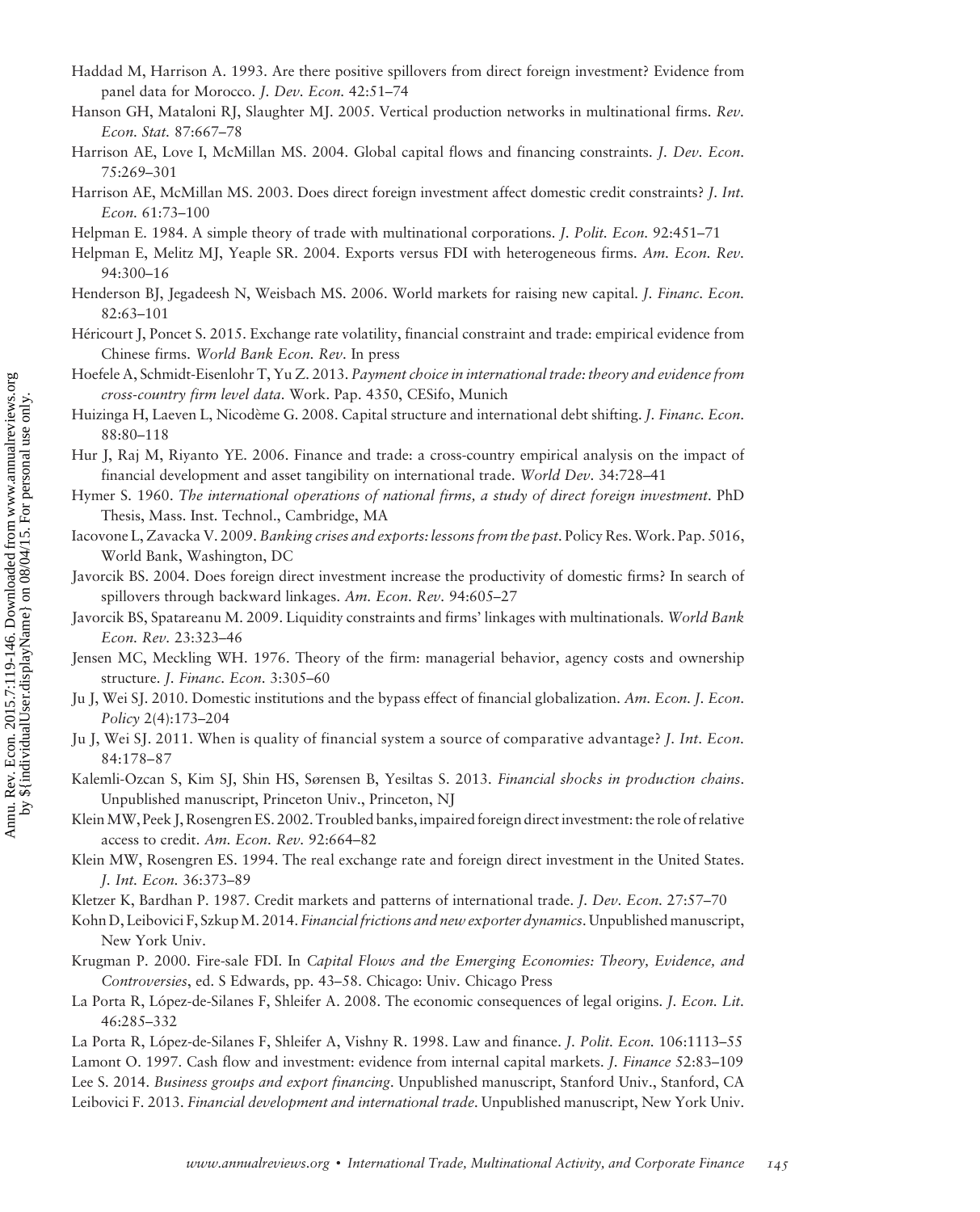- Levine R. 2005. Finance and growth: theory and evidence. In Handbook of Economic Growth, Vol. 1, ed. P Aghion, S Durlauf, pp. 865–934. Amsterdam: North-Holland
- Manova K. 2008. Credit constraints, equity market liberalizations and international trade. J. Int. Econ. 76:33–47

Manova K. 2013. Credit constraints, heterogeneous firms and international trade. Rev. Econ. Stud. 80:711–44

- Manova K, Wei SJ, Zhang Z. 2015. Firm exports and multinational activity under credit constraints. Rev. Econ. Stat. In press
- Manova K, Yu Z. 2012. Firms and credit constraints along the global value chain: processing trade in China. NBER Work. Pap. 18561
- Marin D, Schnitzer M. 2011. When is FDI a capital flow? Eur. Econ. Rev. 55:845-61
- Matsuyama K. 2005. Credit market imperfections and patterns of international trade and capital flows. J. Eur. Econ. Assoc. 3:714–23
- Melitz MJ. 2003. The impact of trade on intra-industry reallocations and aggregate industry productivity. Econometrica 71:1695–725

Melitz MJ, Redding SJ. 2014. New trade models, new welfare implications. Unpublished manuscript, Harvard Univ., Cambridge, MA

Meyer JR, Kuh E. 1957. The Investment Decision: An Empirical Study. Cambridge, MA: Harvard Univ. Press

- Minetti R, Zhu SC. 2011. Credit constraints and firm export: microeconomic evidence from Italy. J. Int. Econ. 83:109–25
- Muûls M. 2008. Exporters and credit constraints: a firm level approach. Work. Pap. 139, Nat. Bank Belg., Brussels
- Myers S, Majluf N. 1984. Corporate financing and investment decisions when firms have information that investors do not have. J. Financ. Econ. 13:187–221
- Niepmann F, Schmidt-Eisenlohr T. 2014a. International trade, risk and the role of banks. Work. Pap. 633, Fed. Reserve Bank New York
- Niepmann F, Schmidt-Eisenlohr T. 2014b. No guarantees, no trade: how banks affect export patterns. Work. Pap. 659, Fed. Reserve Bank New York
- OlsenM. 2013. How firms overcome weak international contract enforcement: repeated interaction, collective punishment and trade finance. Work. Pap., IESE Bus. Sch., Univ. Navarra, Pamplona, Spain
- Noe TH. 2000. Creditor rights and multinational capital structure. Work. Pap., Tulane Univ., New Orleans
- Paravisini D, Rappoport V, Schnabl P, Wolfenzon D. 2015. Dissecting the effect of credit supply on trade: evidence from matched credit-export data. Rev. Econ. Stud. 82(1):333–59
- Rajan RG, Zingales L. 1998. Financial dependence and growth. Am. Econ. Rev. 88:559–86

Rajan RG, Zingales L. 2003. The great reversals: the politics of financial development in the twentieth century. J. Financ. Econ. 69:5–50

- Redding SJ. 2011. Theories of heterogeneous firms and trade. Annu. Rev. Econ. 3:77–105
- Schmidt-Eisenlohr T. 2013. Towards a theory of trade finance. J. Int. Econ. 91:96–112
- Svaleryd H, Vlachos J. 2005. Financial markets, the pattern of industrial specialization and comparative advantage: evidence from OECD countries. Eur. Econ. Rev. 49:113–44
- Swiecki T. 2010. Credit constraints, trade and wealth distribution. Unpublished manuscript, Dep. Econ., Univ. Br. Columbia, Vancouver
- Whalley J, Nam CW, eds. 2014. State export credit guarantees in a globalized world. CESifo Forum 15(3). Munich: Ifo Inst.
- Yeaple SR. 2003. The role of skill endowments in the structure of U.S. outward foreign direct investment. Rev. Econ. Stat. 85:726–34

Yeaple SR. 2013. The multinational firm. Annu. Rev. Econ. 5:193–217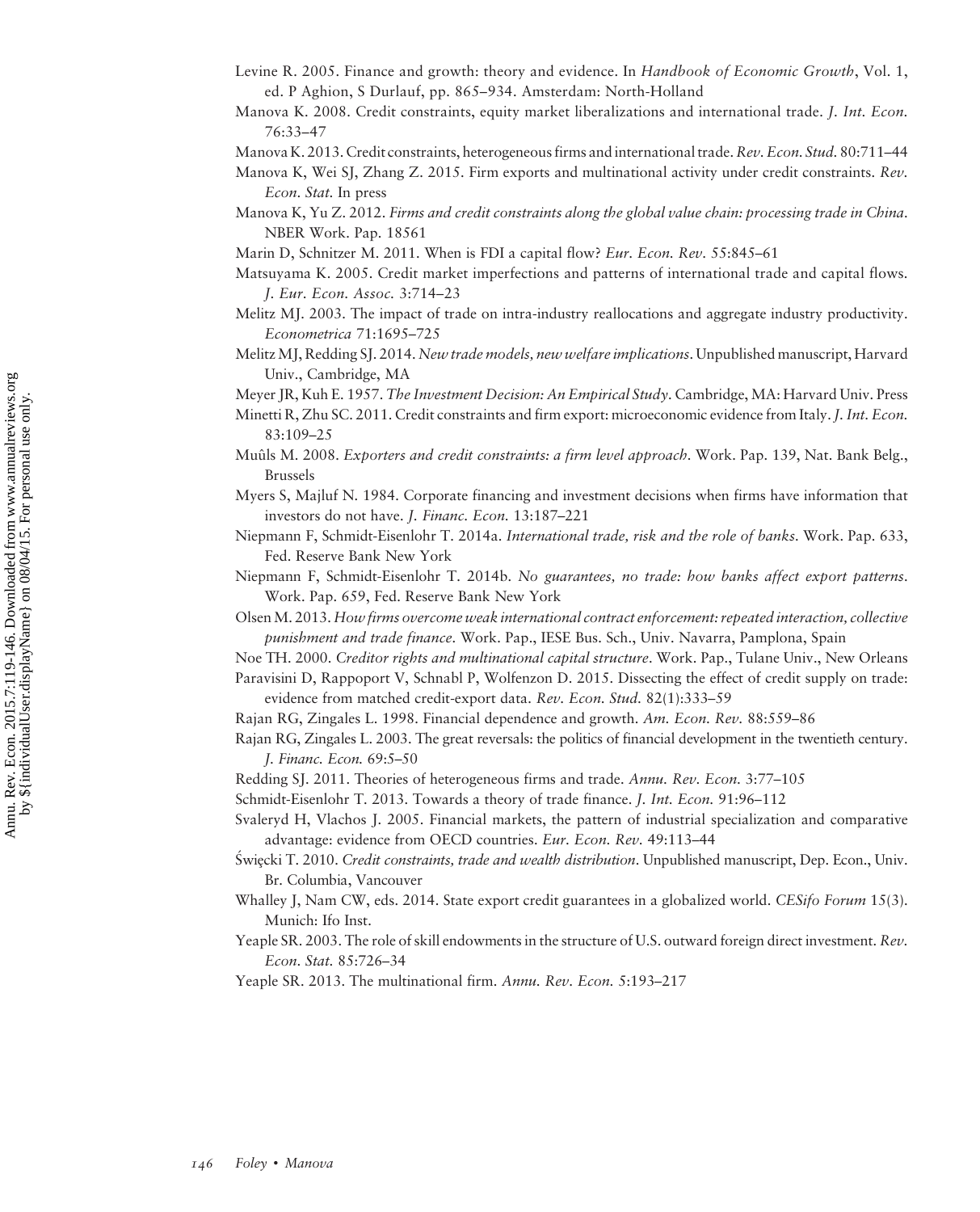Annual Review of Economics

# Annu. Rev. Econ. 2015.7:119-146. Downloaded from www.annualreviews.org<br>by \${individualUser.displayName} on 08/04/15. For personal use only. Annu. Rev. Econ. 2015.7:119-146. Downloaded from www.annualreviews.org by \${individualUser.displayName} on 08/04/15. For personal use only.

# Contents Volume 7, 2015

| Knowledge-Based Hierarchies: Using Organizations to Understand the<br>Economy                                   |
|-----------------------------------------------------------------------------------------------------------------|
| Beyond Ricardo: Assignment Models in International Trade                                                        |
| The Roots of Gender Inequality in Developing Countries                                                          |
| Reconciling Micro and Macro Labor Supply Elasticities: A Structural<br>Perspective                              |
| International Trade, Multinational Activity, and Corporate Finance                                              |
| Policy Implications of Dynamic Public Finance<br>Mikhail Golosov and Aleh Tsyvinski 147                         |
| Media and Politics                                                                                              |
| Forecasting in Nonstationary Environments: What Works and What Doesn't<br>in Reduced-Form and Structural Models |
| Political Decentralization                                                                                      |
| Household Debt: Facts, Puzzles, Theories, and Policies                                                          |
| Making Progress on Foreign Aid                                                                                  |